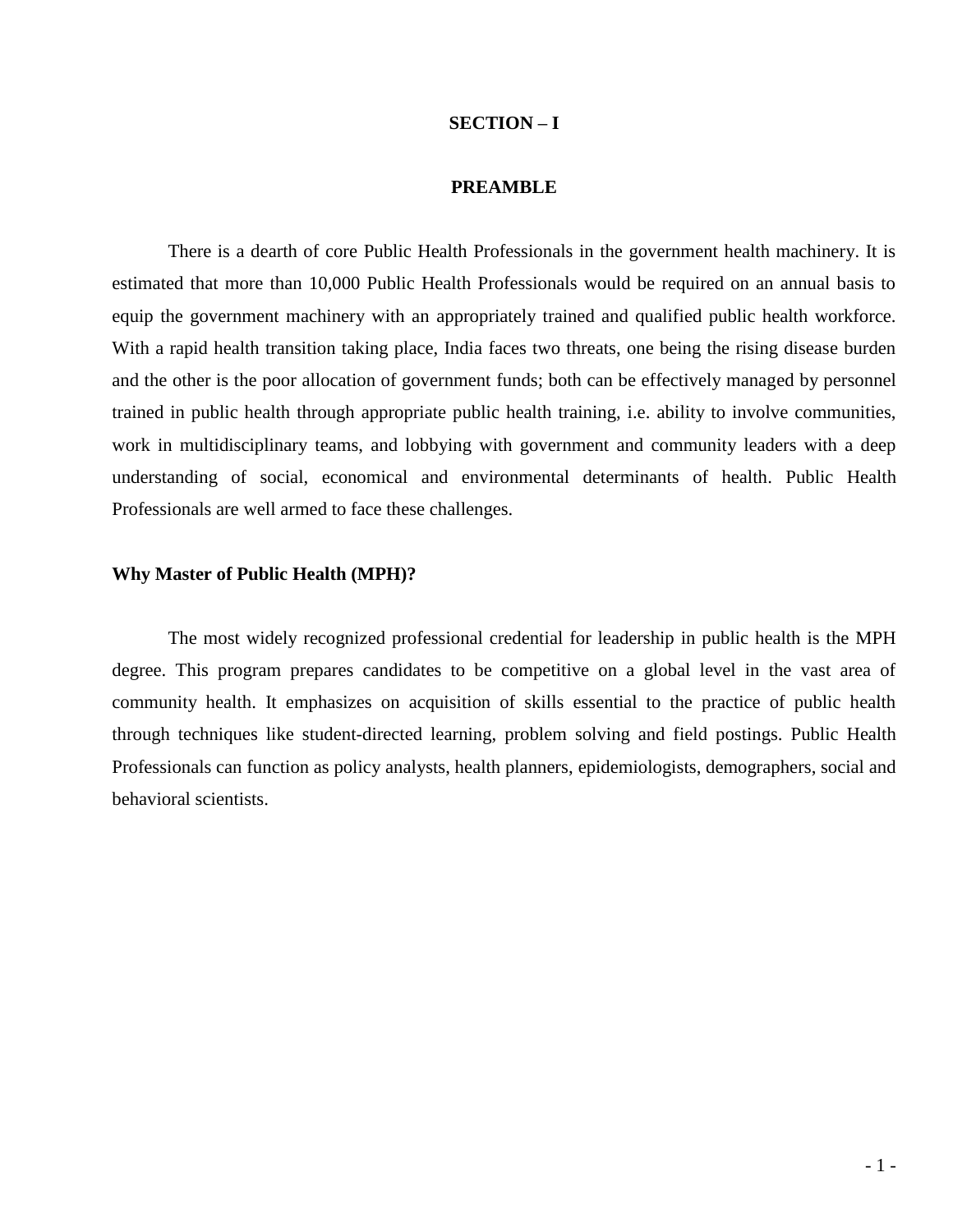### **SECTION – II**

### **VISION:**

To be a premier Public Health Department for Quality Education, Research and Leadership.

### **MISSION:**

The Department of Public Health is committed to:

- Train and Create a Cadre for Public Health Leadership
- Promote Positive Health across Population
- Ensure Collective Commitment to Quality Research

This shall be achieved by following objectives:

### **OBJECTIVES:**

By the end of the MPH program the candidates will achieve the following learning objectives under ten different areas listed below.

### **I. Epidemiology skills:**

Candidates shall be able to:

- Define, assess and understand the health status of populations, determinants of health and illness, factors contributing to health promotion and disease prevention and factors influencing the use of health services.
- Identify and apply the research methods used in all basic public health sciences, including epidemiology, health and policy administration, behavioral and social sciences, biostatistics and environmental and occupational public health to prevent illness and injury.
- Describe the correlation and interactions among multiple determinants of health at intra & interpersonal organizational, community and societal levels (i.e., ecological model).

### **II. Analytic skills:**

Candidates shall be able to:

- Define, identify and resolve public health problems by using appropriate data and statistical methods.
- Select and define variables relevant to defined public health problems, use data to illustrate ethical, political, scientific, economic and overall public health issues.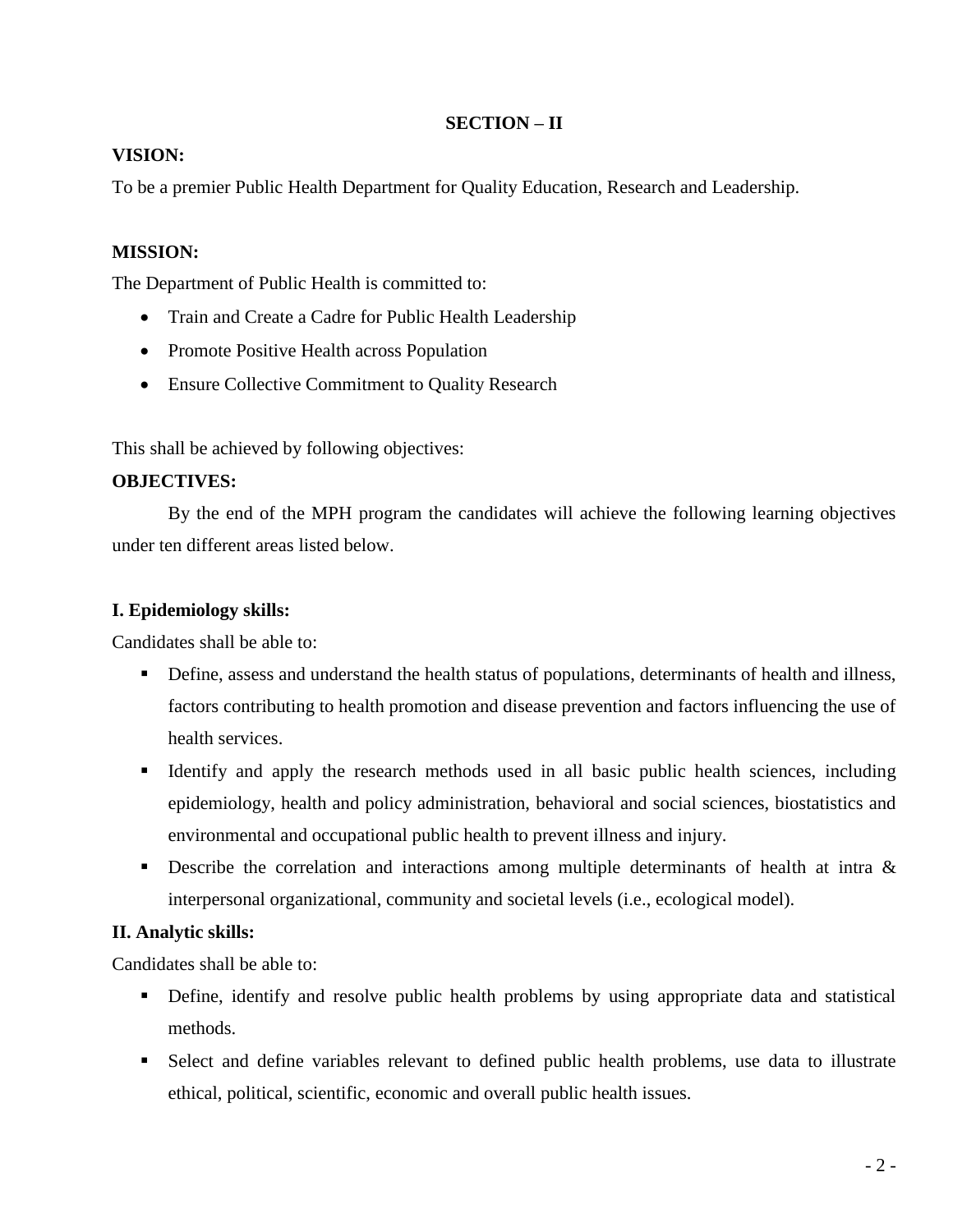Use rigorous critical thinking to analyze public health problems and apply public health knowledge to translate theory into public health practice by effective planning, implementation and evaluation.

### **III. Ethics:**

Candidates shall be able to:

- Use and apply ethical analysis to inform decision-making in public health.
- Apply ethical issues involved in conducting research.

### **IV. Information and technology:**

Candidates shall be able to:

- **•** Define a focused research question and conduct electronic and hand literature searches for issues of concern in public health.
- Use one of several statistical packages (e.g., EPI Info, SPSS) to analyze data and graphic software package (e.g., PowerPoint) to develop presentations for public health problems.
- Use information systems in improving the effectiveness of public health activities.

### **V. Communication skills:**

Candidates shall be able to:

- **Present accurately and effectively demographic, statistical and scientific public health** information for professionals and lay audiences.
- Lead and participate in groups, communicate effectively both in writing and orally to address specific public health issues and use the media to communicate important public health information.

### **VI. Cultural skills:**

Candidates shall be able to:

- Demonstrate an understanding of the dynamic forces that cultural diversity plays in public health, both within India and internationally.
- Identify cultural, demographic and socio-economic factors in determining disease, disease prevention, health promotion and health care services organization and delivery.
- Develop approaches to public health that take into account cultural differences.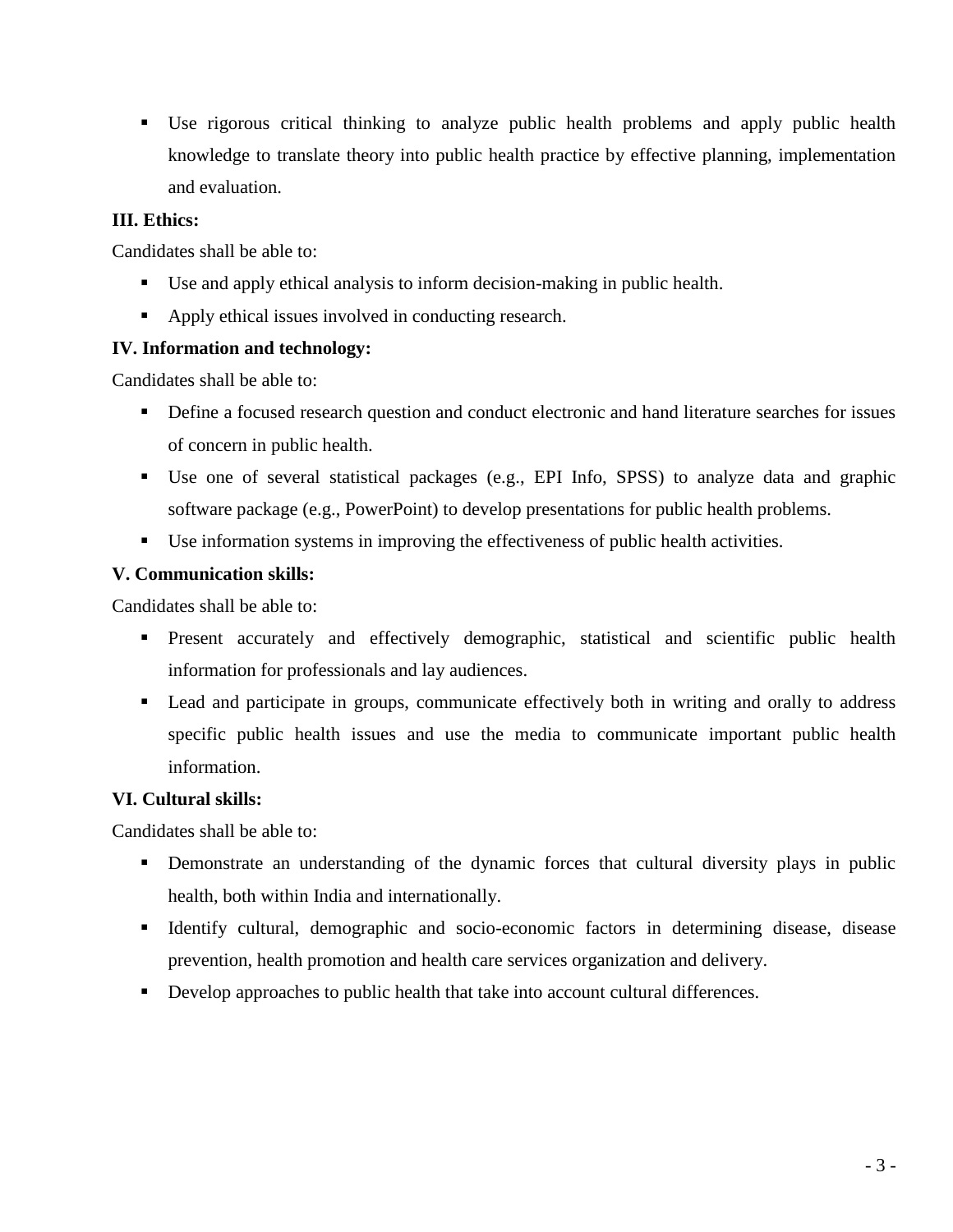### **VII. Policy development:**

Candidates shall be able to:

- **Understand the historical development and structure of national, state & local public health**related agencies including communities.
- Describe processes and strategies used to inform and influence policy makers as they develop evidence-based decision-making policies, laws and regulations that have an impact on the public health.

### **VIII. Community practice:**

Candidates shall be able to:

- Establish and maintain professional relations with key stakeholders in community-based initiatives to address public health issues.
- Develop, implement and evaluate a community public health programme.
- **Practice ethical community-based research.**

### **IX. Financial planning and management:**

Candidates shall be able to:

- Develop and justify a budget through cost-effectiveness, cost-benefit and cost utility analysis.
- Monitor  $&$  evaluate public health programs.

### **X. Leadership and systems thinking:**

Candidates shall be able to:

- Describe public health and health care delivery systems and will develop skills to assess a Public health organization's structure and performance
- Exercise strategic planning in public health and describe the elements of organizational leadership including coordinating teams, managing conflicts, motivating staff and continuous quality improvement.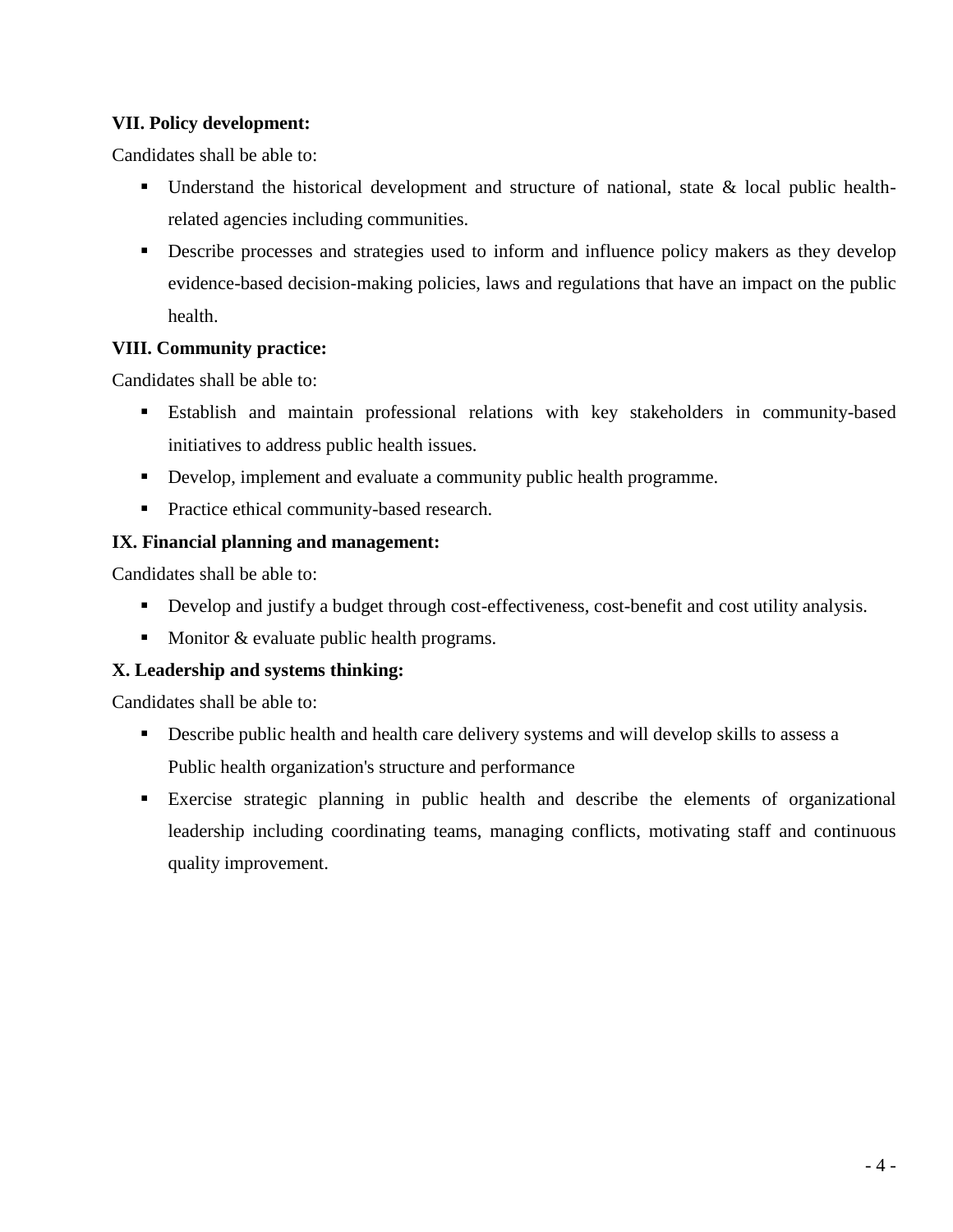#### **SECTION-III**

#### **Regulations Governing MPH Degree Semester Course**

#### **3.1. Eligibility for Admission:**

3.1.1 A Graduate in Medicine, Dentistry, Physiotherapy, Nursing, Pharmacy, Ayurveda, Homoeopathy, Social Sciences, Nutrition, Life Sciences, Commerce, Law, or any other degree courses recognized as equivalent by KLE Academy of Higher Education & Research. Preference shall be given to candidates from health sciences.

3.1.2 The degree should have been obtained from any University recognized by UGC, established by law in India and the medium of instruction for the degree should be English. For international candidates their degree should be recognized by AIU and where medium of instruction may not be English they should have passed any International proficiency test like IELTS, TOEFL etc.

3.1.3 A Candidate who has scored a minimum of 50% of the marks (aggregate of three/four years for graduate degree holders) prescribed for the qualifying examination shall be eligible for the admission to the MPH Course.

### **3.2. Proposed Intake of Candidates:** 40

#### **3.3. Duration of the Course:**

The course of study including submission of dissertation on the topic registered shall be semester based, that includes 4 semesters each extending for six months from the commencement of academic semester. At the end of each semester, there shall be a University examination. At the end of Semester IV, there shall be a Final University Examination. Candidate shall submit a dissertation on the topic approved by the University five months prior to Semester IV Examination.

#### **Medium of Instruction and Examination shall be English**

| <b>Semester</b> | $+$ Semester | $+$ | <b>Semester</b> | $+$ | <b>Semester</b> | $+$ | <b>Dissertation</b> | $+$ | <b>Intern</b> | $=$ | <b>MPH</b>    |
|-----------------|--------------|-----|-----------------|-----|-----------------|-----|---------------------|-----|---------------|-----|---------------|
|                 |              |     | Ш               |     | IV              |     |                     |     | ship          |     | <b>Degree</b> |
|                 |              |     |                 |     |                 |     |                     |     |               |     |               |

### **3.4. Requirement to Complete the Course:**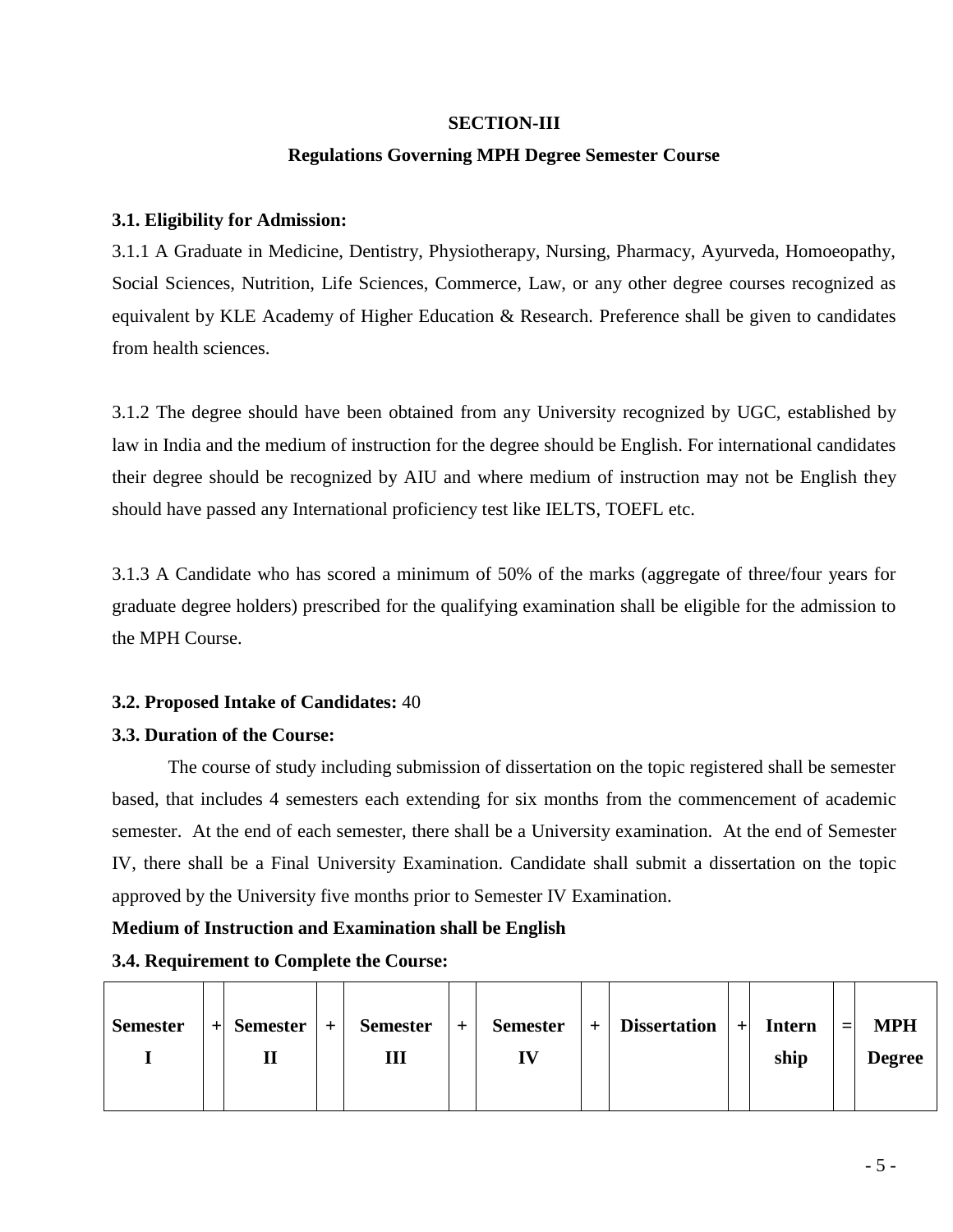#### **3.5. Training, Teaching and Learning Activities:**

A candidate pursuing the course shall work in the Department as a full time candidate. No candidate shall be permitted to run a clinic/ laboratory/ nursing home while studying.

Every candidate shall take part in seminars, group discussions, journal review meetings etc. Every candidate shall attend teaching and learning activities during each semester as prescribed by the Department and not absent himself /herself without valid reasons.

A list of teaching and learning activities designed to facilitate acquiring of essential knowledge and skills outlined is given below:

**Lectures:** For all subjects lectures shall be conducted by the faculty.

**Journal Club:** Recommended to be held twice a week. All the MPH candidates are expected to attend and actively participate in discussion and enter the relevant details in the log book. Further, every candidate must make a presentation from the allotted journal(s), selected articles with special emphasis on public health related topics, at least two times a year.

**Subject Seminar:** Recommended once a week. All the MPH candidates are expected to attend and actively participate in discussion and enter in the log book the relevant details. Further, every candidate shall present a seminar on selected topics at least four times a year and have a total of eight seminars in two years. The presentations would be evaluated using checklist and would carry weightage for internal assessment. A timetable with the subjects and the names of the candidate and the moderator will be scheduled at the beginning of each semester.

**Field Visit** : PHC, Subcenter, DHO office, KLE Hospital, Sewage treatment plant, Water purification plant, milk dairy, HLL Industry, Campbell factory, Pollution Control Board, CDPO office, IDSP, and other institutions of Public Health importance.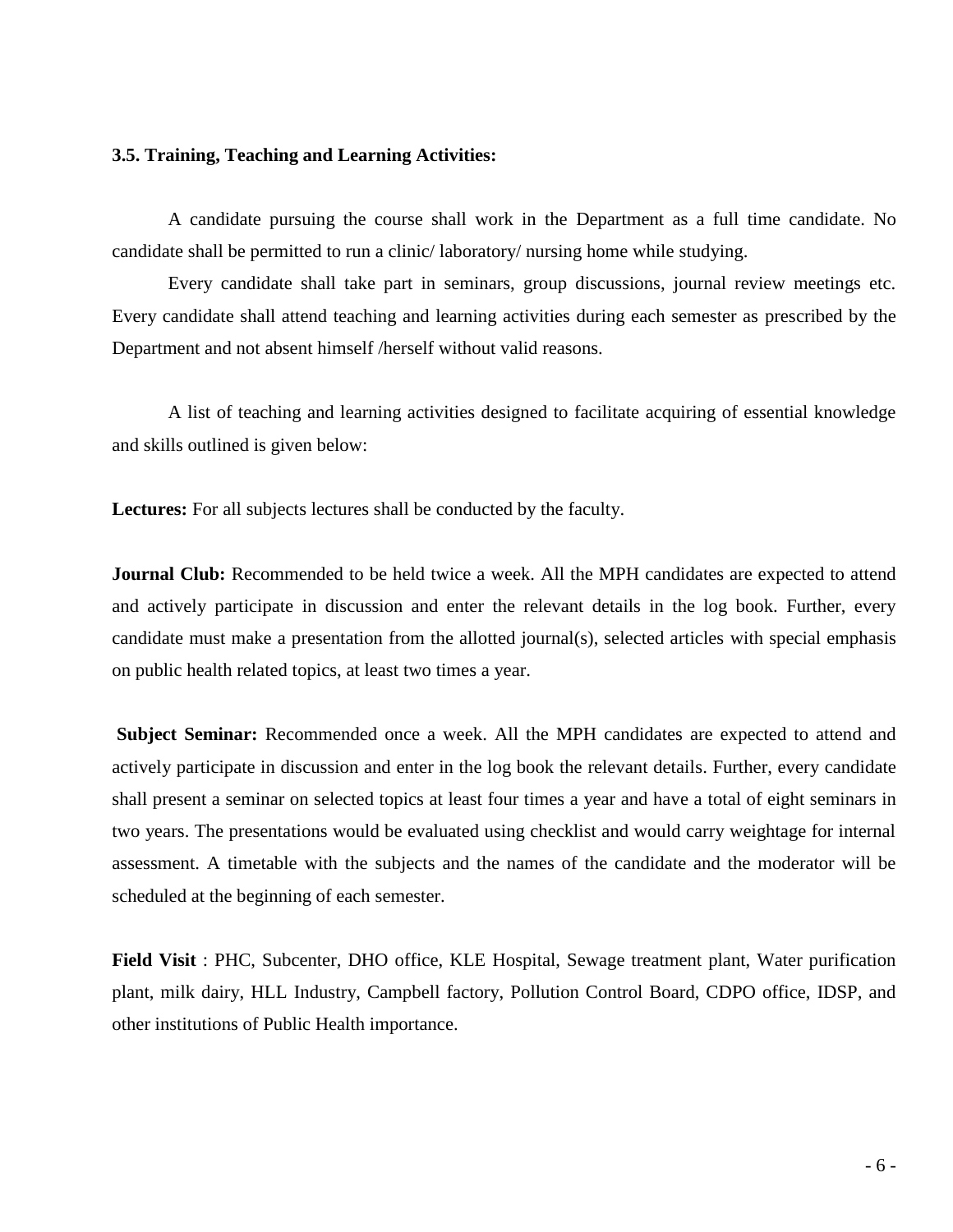### **3.6. Attendance and Monitoring Progress:**

### **3.6.1 Attendance:**

3.6.1.1 A candidate pursuing MPH Course shall study for the entire period as full time candidate. No candidate shall join any other course of study or appear for any other examination conducted by this University or any other University in India or abroad during the period of registration.

3.6.1.2 Each semester shall be considered as a unit for the purpose of calculating attendance.

3.6.1.3 Every candidate shall attend symposia, seminars, conferences, journal review meetings, dissertation review meetings and lectures during each year as prescribed by the Department/College/University and not absent himself / herself without valid reasons.

3.6.1.4 Candidate who has put in a minimum of 75% of attendance in the theory and practical assignments separately shall be permitted to appear for University examination at the end of each semester.

3.6.1.5 Candidate will be allowed to appear the Semester IV examination only if the dissertation submitted is accepted.

3.6.1.6 Any candidate who fails to complete the course in the manner stated above shall not be permitted to appear for the semester University examinations.

### **3.6.2 Monitoring Progress of Studies**

3.6.2.1 *Log Book:* Every candidate shall maintain a log diary and record his/her participation in the training programs conducted by the Department such as journal reviews, seminars, etc. Special mention shall be made of the scientific presentations in conference by the candidate as well as details of assessment works like essay writing, etc submitted by the candidate. The work diary shall be scrutinized and certified by the Head of the Department and presented in the University viva-voce examination.

3.6.2.2 *Sessional Examination:* Records and marks obtained in sessional test shall be maintained by the Head of the Department and sent to the University, when called for.

3.6.2.3 *Records:* Records and marks obtained in sessional tests, seminars, journal club, field activities, and weekly written assignments which shall be maintained by the Head of the Department and shall be made available to the University.

### **3.7. Dissertation**

3.7.1 *Synopsis:* Every candidate shall submit a synopsis of the intended dissertation work through the guide to the Director Academic Affairs of KLE Academy of Higher Education & Research through the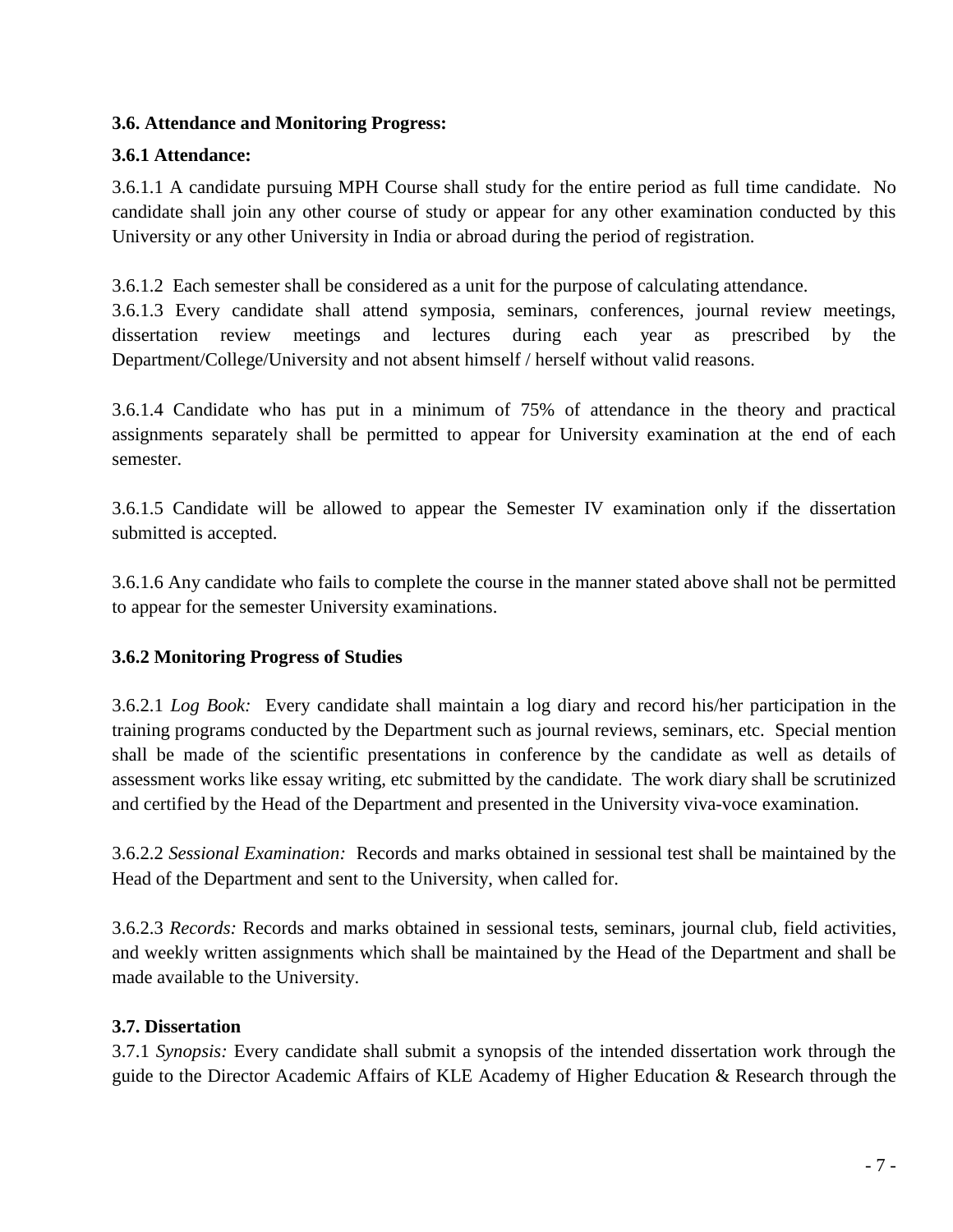HOD and Head of the institution, not later than five months from the date of admission to MPH. The date will be notified by KLE Academy of Higher Education & Research.

3.7.2 Such synopsis will be reviewed and the dissertation topic will be registered by the University. No change in the dissertation topic or guide shall be made without prior approval of the University.

3.7.3 Every candidate pursuing MPH course is required to carry out work on a selected research project under the guidance of a recognized guide. The results of such work shall be submitted in the form of a dissertation.

3.7.4 The dissertation is aimed to train the candidate in research methodology. It includes identification of the problem, formulation of a hypothesis, review of literature, getting acquainted with recent advances, designing of a research study, collection of data, critical analysis and comparison of results and drawing conclusions.

3.7.5 Dissertation shall require approval of the Institutional Ethics Committee (IEC) prior to initiation of any dissertation work. Candidate shall work under the supervisor to attain IEC approval. Student shall maintain regular contact with the guide during his/her dissertation work.

3.7.6 The dissertation should be written under the following headings:

Introduction **Objectives** Review of literature Material and Methods Results – including tables  $&$  graphs Discussion Conclusion Summary References Annexures

3.7.7 The written text of dissertation shall not be less than 50 pages and shall not exceed 150 pages excluding references, tables, questionnaires and other annexures. It should be neatly typed with double line spacing on one side of the bond paper (A4 size, 8.27" x 11.69") and bound properly. Spiral binding is not permitted. The dissertation shall be certified by the guide and co-guide if any, Head of the Department and Head of the Institution.

3.7.8 The dissertation shall be valued by examiners appointed by the University.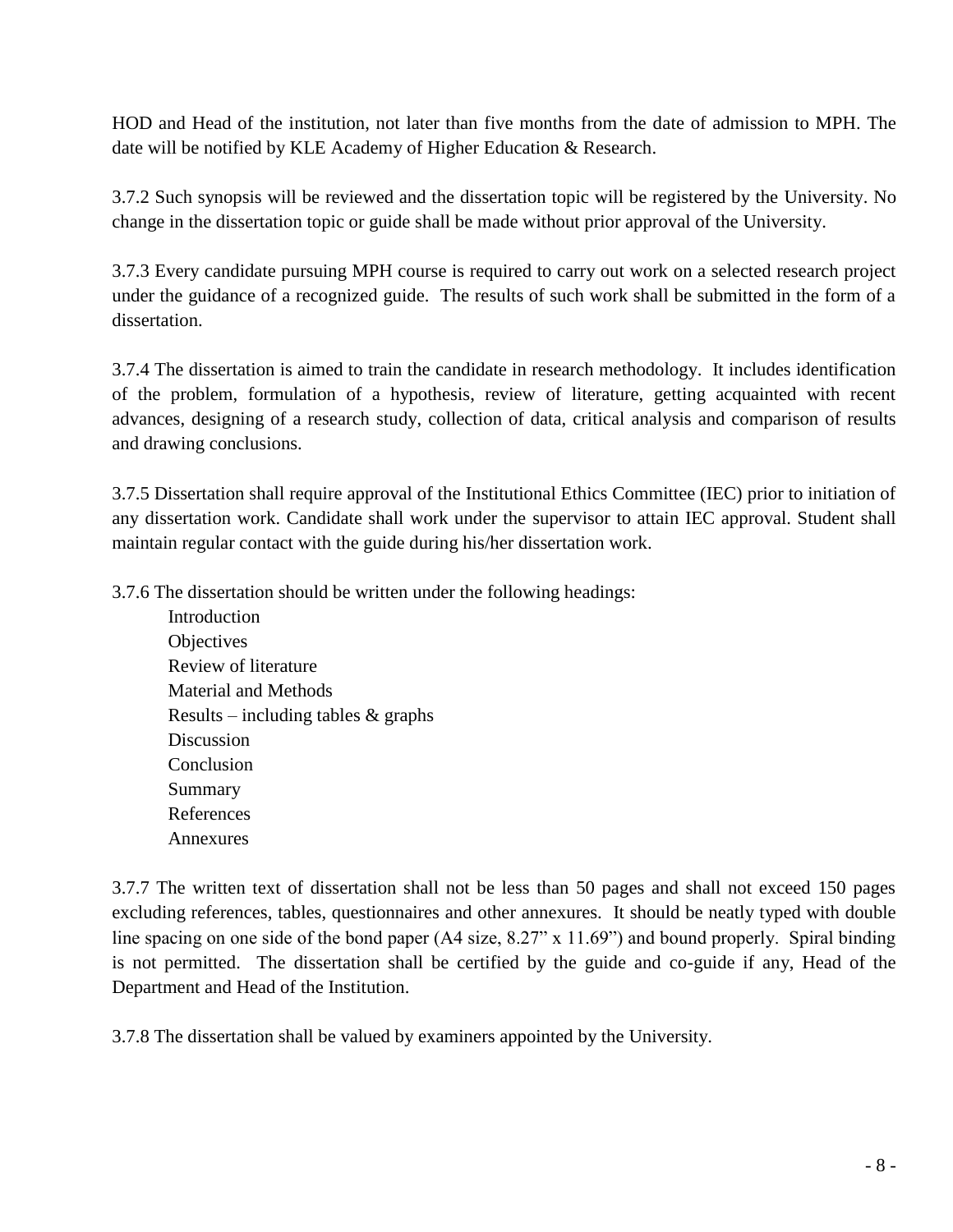3.7.9 A guide shall be a full time postgraduate teacher of a constituent college of KLE Academy of Higher Education & Research and recognized by KLE Academy of Higher Education & Research as a guide for supervision of dissertation work.

3.7.10: Change of Guide: Guide may be changed with prior permission from the University.

3.7.11 Submission of Dissertation: Two copies of the dissertation duly certified by the Guide, the Head of Department of Public Health shall be submitted to the Controller of Examinations, KLE Academy of Higher Education & Research, through the Head of the Department at least five months before University Examination of semester IV**.**

#### **3.8 Internship:**

Every candidate shall undergo field training for a period of two months in fourth semester at an organization of national recognition for field experience

Candidate should submit two copies of the training report duly certified by the authorities of the training center in which he/she has undergone training duly accepted and certified by the Head of the Department.

#### **3.9. Schedule of Examination**

There shall be a University examination at the end of each semester for all four semesters and viva-voce at the end of semester II (subjects of semester I&II) & semester IV (subjects of semester III  $\&$ IV). There shall be a dissertation presentation at the end of semester IV in addition to viva voce.

### **3.10. Scheme of Examination**

#### **3.10.1 Sessional Examination**

There shall be a minimum of two sessional examinations in each subject conducted by the Department at midterms and before term end in theory and viva-voce.

The sessional marks shall be awarded out of a maximum of 80 for theory and 50 for viva-voce separately as follows and shall be calculated out of 20 marks and 10 marks respectively.

| parately as follows and shall be calculated out of 20 marks and 10 marks respec |          |
|---------------------------------------------------------------------------------|----------|
| <b>Theory</b>                                                                   |          |
| Written examination                                                             | 80 marks |
| The total marks obtained have to be calculated out of 10.                       |          |
| Seminar                                                                         | 10 marks |
| Journal Club                                                                    | 10 marks |
| Reports of field visits                                                         | 10 marks |
| Models/Essay writing/Project work                                               | 10 marks |
| Camps/ Group activities                                                         | 10 marks |
| The total marks obtained have to be calculated out of 10                        |          |

The total marks obtained have to be calculated out of 10.

2 marks will be given to candidates who make scientific presentations in National Conferences

**A cumulative total will be calculated out of 20 as "Internal Assessment" (IA) marks**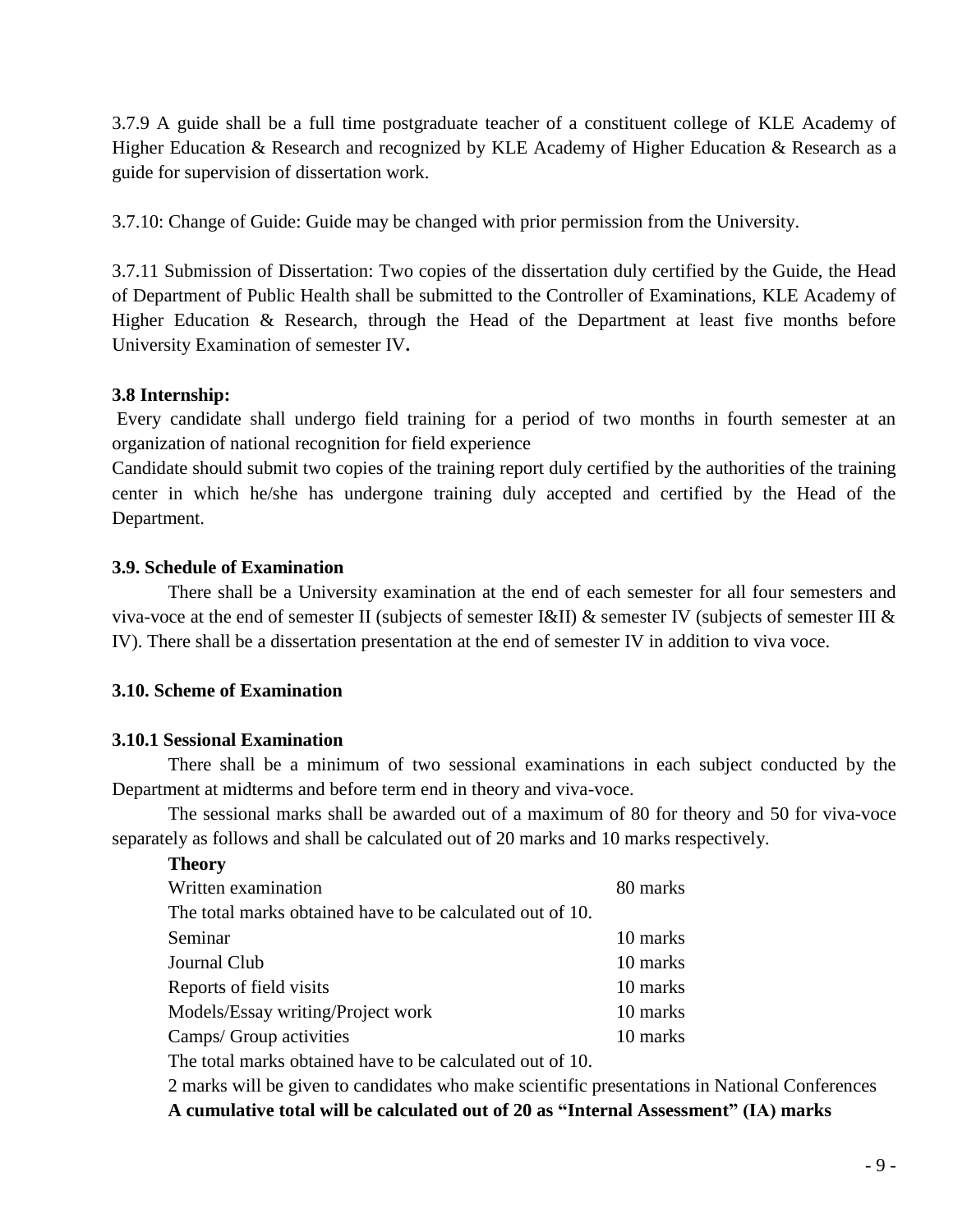### **3.10.2 University Examinations**

### **3.10.2.1 Theory**:

There shall be four University examinations for the entire course namely I, II, III, IV semester examination. The examination will be conducted at the end of each semester. There shall be three (3) core theory papers and elective papers. All core subjects will have University exam and electives will have college exam. Each theory paper shall be of 3 hours duration carrying 80 marks each.

**3.10.2.2 Practical:** There shall be practical examination for Biostatistics and Epidemiological exercise in semester II

3.10.2.3 Viva-voce: - Each candidate shall give viva-voce examination for semester II (subjects of semester I&II) & semester IV (subjects of semester III &IV).

| <b>Ouestion</b>              | Number of<br><b>Questions</b> | <b>Marks</b> | <b>Maximum Marks</b> | <b>Total Marks</b> |
|------------------------------|-------------------------------|--------------|----------------------|--------------------|
| Long Essay Questions         |                               |              |                      |                    |
| <b>Short Essay Questions</b> |                               |              | 50                   | 80                 |

#### **SCHEME OF EXAMINATION FOR THEORY**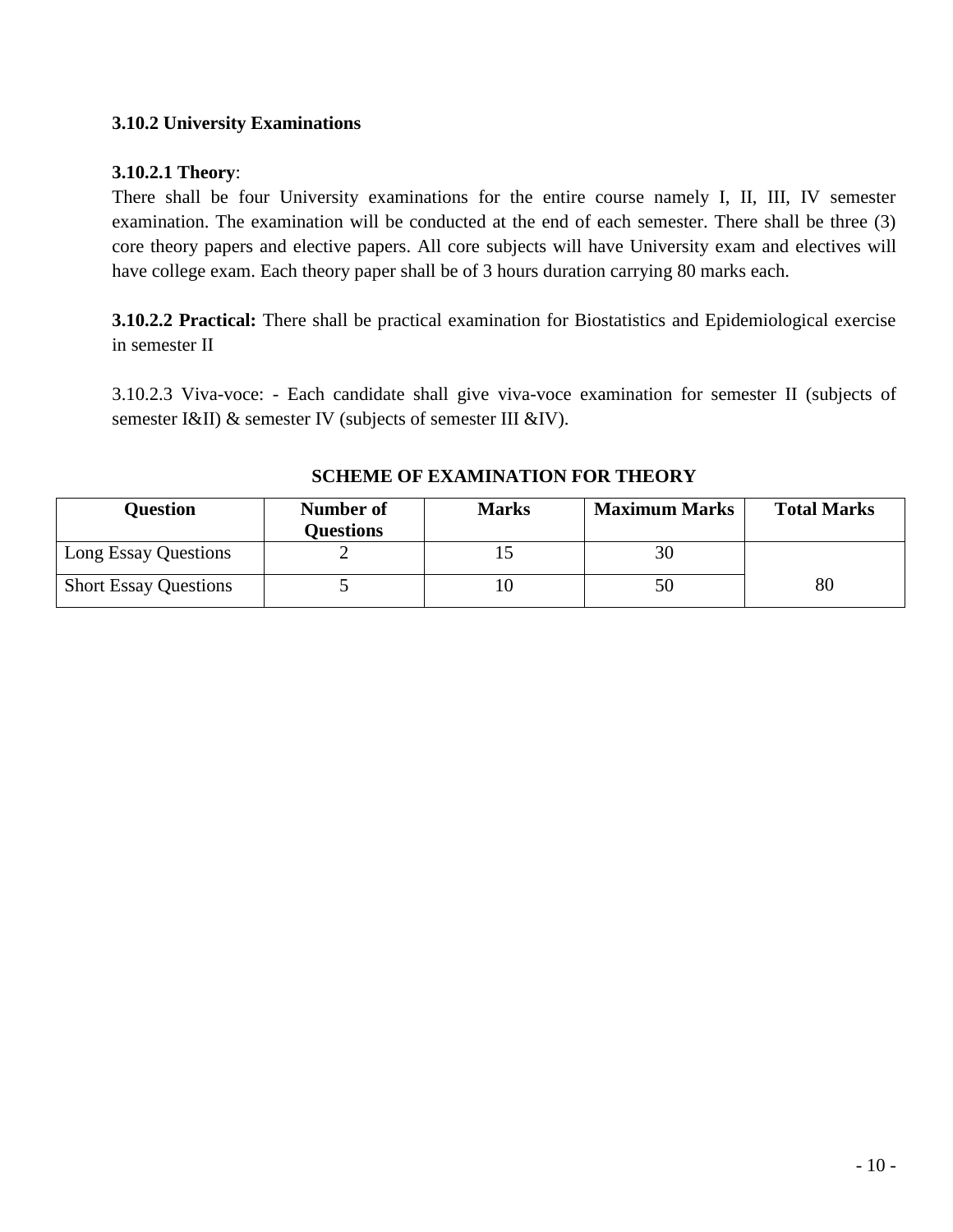| Paper No.        | <b>Paper</b>                                                  | Max.<br><b>Sessional</b><br>marks | Max. University<br>marks | <b>Total</b><br>maximum<br>marks | <b>Minimum</b><br><b>Marks</b> to<br><b>pass</b> |
|------------------|---------------------------------------------------------------|-----------------------------------|--------------------------|----------------------------------|--------------------------------------------------|
| <b>MPH-I-1 T</b> | <b>Research Methods</b><br>(Qualitative $\&$<br>Quantitative) | 20                                | 80                       | 100                              | 50                                               |
| <b>MPH-I-2 T</b> | $Bio-Ethics$                                                  | 20                                | 80                       | 100                              | 50                                               |
| <b>MPH-I-3 T</b> | <b>Health Care Delivery</b><br>System                         | 20                                | 80<br>$(45+35)$          | 100                              | 50                                               |
| <b>MPH-I-ET</b>  | $Electric(s)$ as per<br>selection                             | 20                                | 80                       | 100                              | 50                                               |

# **(A) MPH Semester I Theory:**

# **(B) MPH Semester II Theory:**

| Paper No.         | <b>Paper</b>                                                            | Max.<br><b>Sessional</b><br>marks | Max.<br><b>University</b><br>marks | <b>Total</b><br>maximum<br>marks | <b>Minimum</b><br>marks to<br>pass |
|-------------------|-------------------------------------------------------------------------|-----------------------------------|------------------------------------|----------------------------------|------------------------------------|
| $MPH-II-1$ T      | Epidemiology<br>(Part I & II)                                           | 20                                | 80                                 | 100                              | 50                                 |
| $MPH-II-2T$       | Biostatistics (Part I & II)                                             | 20                                | 80                                 | 100                              | 50                                 |
| <b>MPH-II-3 T</b> | Epidemiology of<br>Infectious & Non<br>Communica ble<br><b>Diseases</b> | 20                                | 80<br>$(35+45)$                    | 100                              | 50                                 |
| <b>MPH-II-E T</b> | $Electric(s)$ as per<br>selection                                       | 20                                | 80                                 | 100                              | 50                                 |

## **Practical Examination**

| Paper No.    | Paper                         | Max.<br><b>Sessional</b><br>marks | Max.<br><b>University</b><br>marks | <b>Total</b><br>maximum<br>marks | <b>Minimum</b><br>marks to<br><b>pass</b> |
|--------------|-------------------------------|-----------------------------------|------------------------------------|----------------------------------|-------------------------------------------|
| $MPH-II-1-P$ | <b>Biostatistics Exercise</b> | 10                                | 40                                 | 50                               | 25                                        |
| $MPH-II-2-P$ | Epidemiological<br>Exercise   | 10                                | 40                                 | 50                               | 25                                        |
|              | <b>Total</b>                  | <b>100</b>                        | 50                                 |                                  |                                           |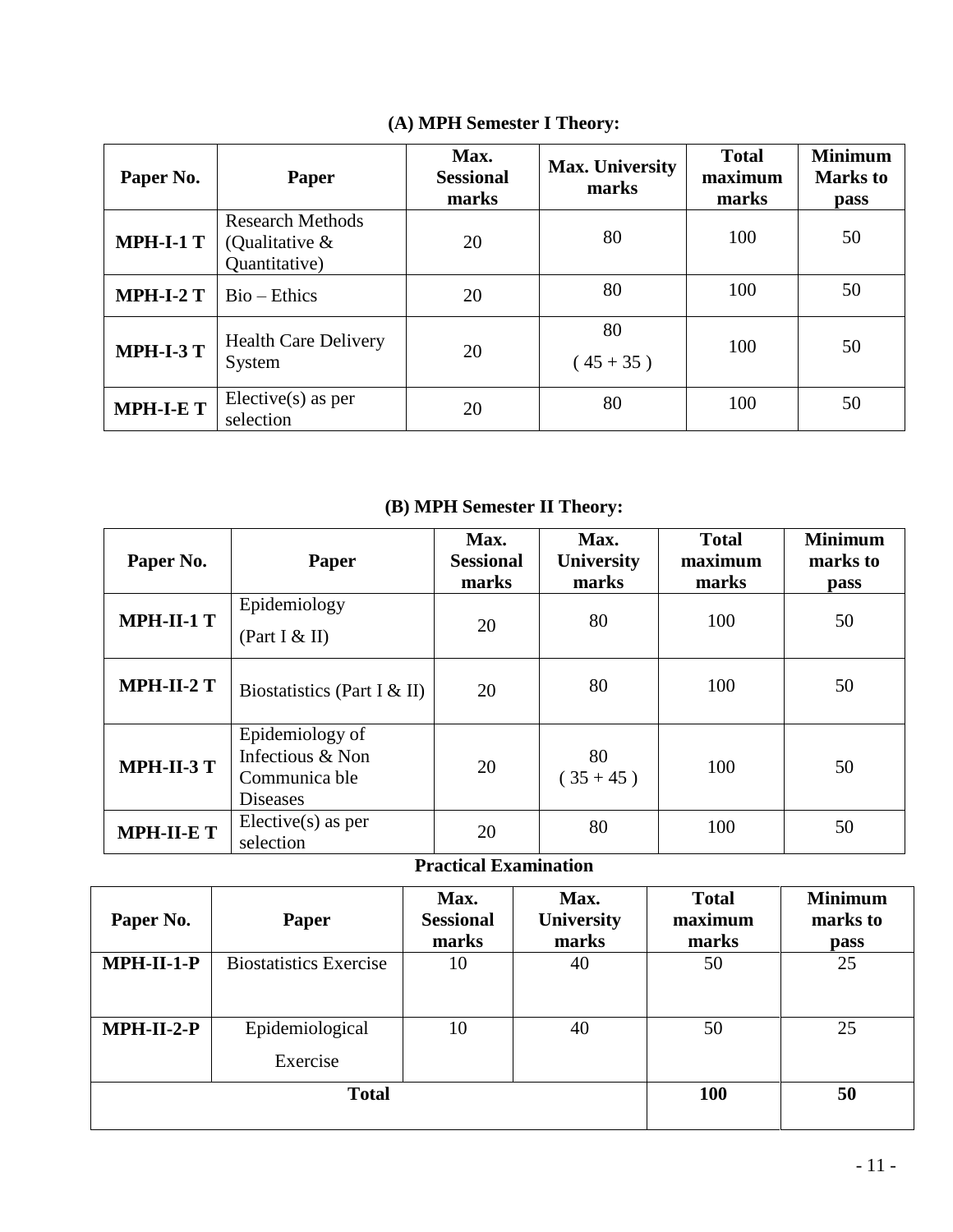## **Viva Voce Examination**

| $MPH-II-3 P$ | - -<br>-voce | $\overline{\phantom{0}}$ | 100 | 100 | $\sim$ $\sim$<br>$\sim$ $\circ$ |
|--------------|--------------|--------------------------|-----|-----|---------------------------------|
|--------------|--------------|--------------------------|-----|-----|---------------------------------|

| Paper No.          | <b>Paper</b>                                                                                      | Max.<br><b>Sessional</b><br>marks | Max.<br>University<br>marks | <b>Total</b><br>maximum<br>marks | <b>Minimum</b><br>marks to<br>Pass |
|--------------------|---------------------------------------------------------------------------------------------------|-----------------------------------|-----------------------------|----------------------------------|------------------------------------|
| MPH-III-1 T        | Planning $\&$<br>Management                                                                       | 20                                | 80                          | 100                              | 50                                 |
| $MPH-III-2T$       | Occupational $&$<br>Environmental<br>Health                                                       | 20                                | 80<br>$(35+45)$             | 100                              | 50                                 |
| $MPH-III-3T$       | <b>Public Health</b><br>Legislation $\&$<br><b>Public Health</b><br>Information<br><b>Systems</b> | 20                                | 80<br>$(45+35)$             | 100                              | 50                                 |
| <b>MPH-III-E T</b> | $Electric(s)$ as per<br>selection                                                                 | 20                                | 80                          | 100                              | 50                                 |

# **C) MPH Semester III Theory:**

# **(D) MPH Semester IV Theory**

| Paper No.         | <b>Paper</b>                                                       | Max.<br><b>Sessional</b><br>marks | Max.<br><b>University</b><br>marks | <b>Total</b><br>maximum<br>marks | <b>Minimum</b><br>marks to<br><b>Pass</b> |
|-------------------|--------------------------------------------------------------------|-----------------------------------|------------------------------------|----------------------------------|-------------------------------------------|
| <b>MPH-IV-1 T</b> | Maternal & Child<br><b>Health and Nutrition</b><br>(Part I $&$ II) | 20                                | 80                                 | 100                              | 50                                        |
| MPH-IV-2 T        | Demography & Family<br>Planning                                    | 20                                | 80<br>$(45+35)$                    | 100                              | 50                                        |
| <b>MPH-IV-ET</b>  | Elective(s) as per<br>selection                                    | 20                                | 80                                 | 100                              | 50                                        |

## **Viva Voce Examination**

| $MPH-IV-1$ P | Viva-voce $\&$ | $\overline{\phantom{0}}$ | 100 | 100 | 50 |
|--------------|----------------|--------------------------|-----|-----|----|
|              | Dissertation   |                          |     |     |    |
|              | Presentation   |                          |     |     |    |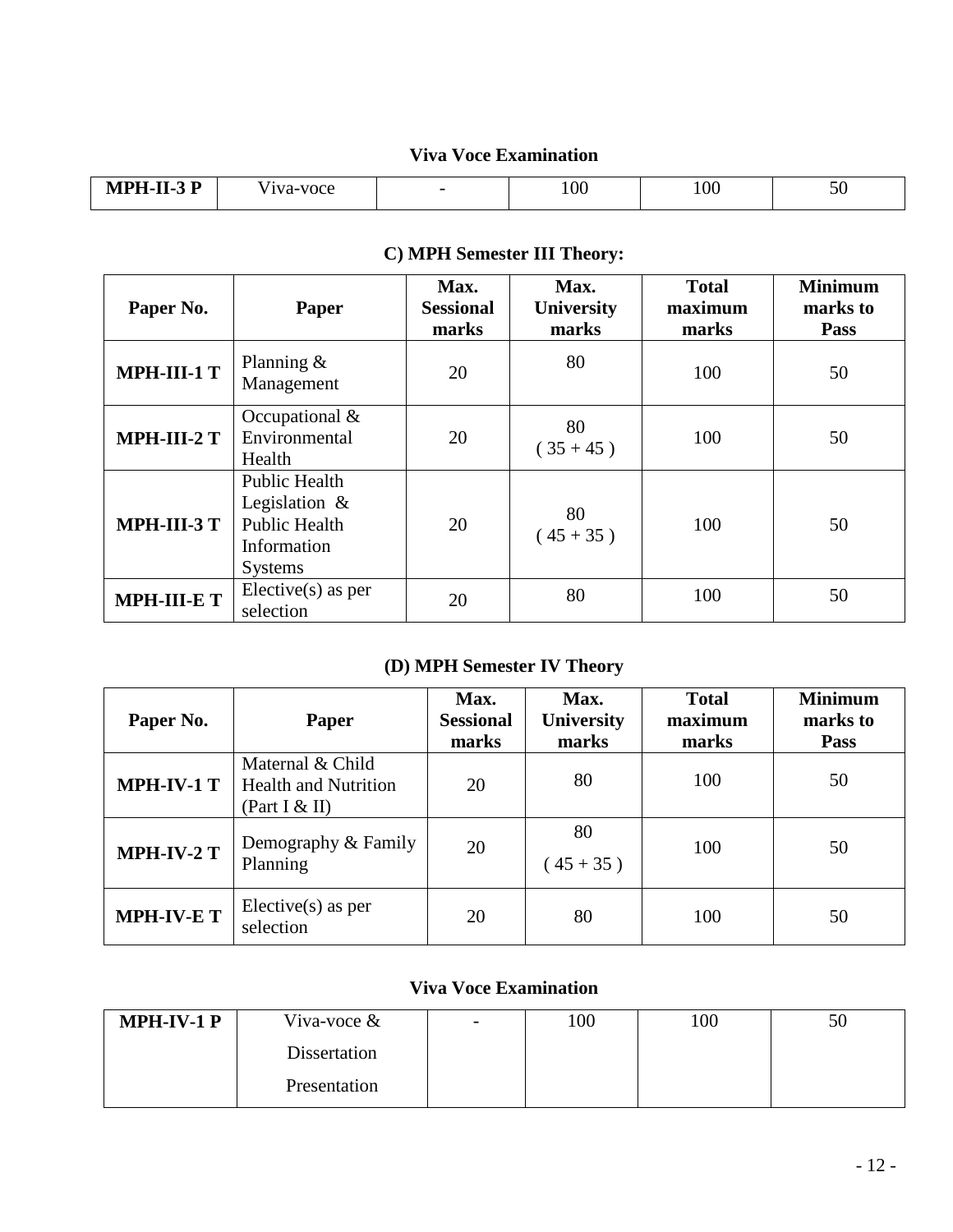#### **VIVA VOCE**

At the end of semester II (subjects of semester I & II) & semester IV (subjects of semester III & IV) candidate will appear for University viva-voce examination.

**Practical (College Exam):** A college level practical exam will be conducted at 5 months after the commencement of MPH Semester II in which the candidate has to obtain at least 50% marks to appear for University Examination of semester II and semester III

| <b>Practical No.</b> | <b>Paper</b>              | <b>Max. College</b><br>marks | <b>Total maximum</b><br>marks | <b>Minimum marks</b><br>t0<br><b>Pass</b> |
|----------------------|---------------------------|------------------------------|-------------------------------|-------------------------------------------|
| CE 1P                | <b>Critical Appraisal</b> | 40                           | 40                            | 50                                        |

#### **3.10.3. Dissertation Valuation:**

The examiners appointed by the University shall evaluate the dissertation. Approval of dissertation work is an essential prerequisite for a candidate to appear in the semester IV University examination. The dissertation shall be valued by two evaluators (examiners) one within the University and one outside. Any one-evaluator acceptance will be considered as a prerequisite for eligibility to take up the examination.

3.10.3.1 Viva-Voce and Defense Examination: The viva-voce and defense examination shall aim at assessing the depth of knowledge, logical reasoning, confidence and oral communication skills.

The viva – voce and defense examination shall be held after the submission of dissertation. If a candidate fails to submit the dissertation on or before the date prescribed, his/her viva-voce and defense shall be conducted during the subsequent University examination.

3.10.3.2 Examiners: There shall be at least two examiners, out of them one shall be external examiner and the other internal examiner.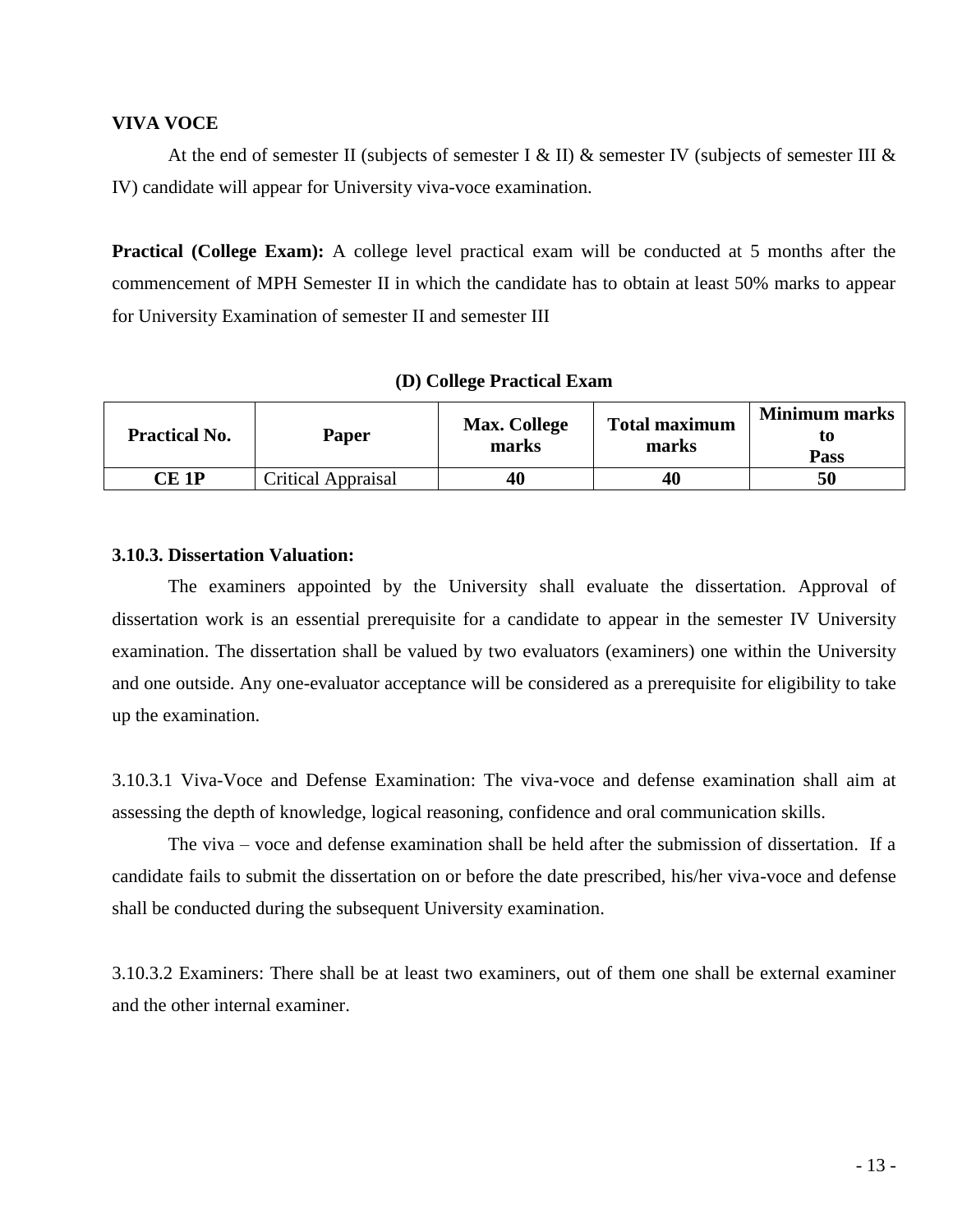### **3.11. Criteria for Declaring Pass**

3.11.1 A candidate shall be declared to have passed MPH if all the conditions below are fulfilled:

### **MPH-Semester I**:

• Candidate who secures Grade B or above in each subject in theory of University & Sessional examinations considered together

#### **MPH-Semester II**

- Candidate who secures Grade B or above in each subject in theory of University & Sessional examinations considered together.
- Candidate shall further obtain Grade B or above in viva-voce
- Candidate shall pass practical and theory separately. (e.g. If candidate passes in theory and fail in practical, he/she shall appear only practical examination)

#### **MPH-Semester III**

• Candidate who secures Grade B or above in each subject in theory of University & Sessional examinations considered together.

#### **MPH-Semester IV**

- Candidate who secures Grade B or above each subject in theory University & Sessional examinations considered together.
- Candidate shall further obtain Grade B or above in viva-voce.

### 3.11.2 Carry over:

 At any given point of time a candidate shall have subjects pending to clear of only previous semester in addition to the subjects of the current semester that he is appearing for. e.g:

- If the candidate has not cleared semester I, he can appear for semester II and pending subjects of semester I simultaneously.
- For appearing for semester III he should have cleared semester I and can appear for papers pending from semester II along with semester III subjects.
- For appearing for semester IV he/she should have cleared semester II completely and can appear pending papers of semester III simultaneously.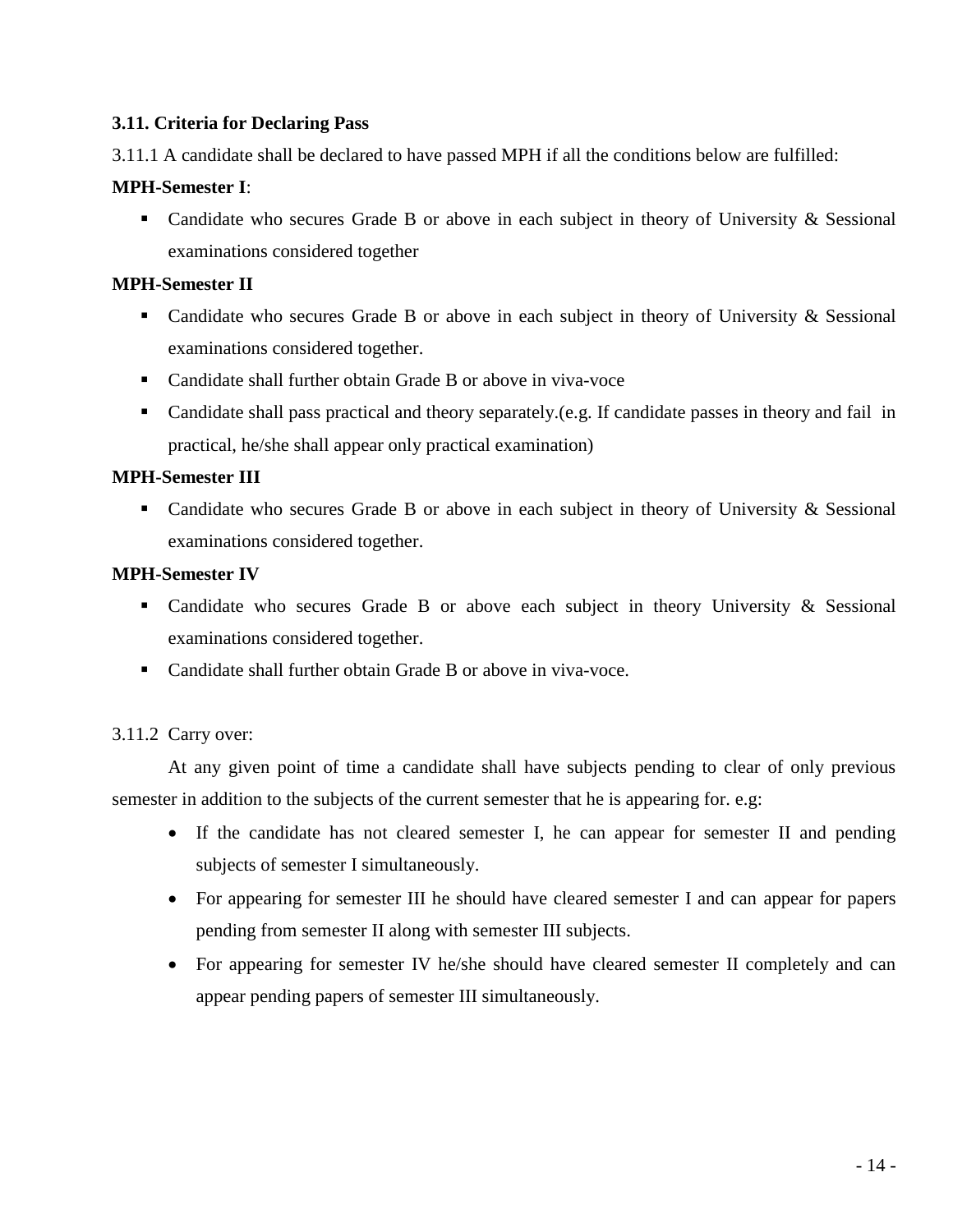### **Cumulative Grade Point Average (CGPA)**

Letter Grades and Grade Points equivalent to percentage of Marks and performances **10 Point Grade Scale**

| <b>Percentage of marks</b><br>obtained | <b>Letter Grade</b> | <b>Grade Point</b> | <b>Performance</b> |
|----------------------------------------|---------------------|--------------------|--------------------|
| $91.00 - 100$                          | $\mathcal{O}$       | 10                 | Outstanding        |
| 80.00 - 89.99                          | $A+$                | 9                  | Excellent          |
| 70.00-79.99                            | A                   | 8                  | Good               |
| 60.00-69.99                            | $B+$                | 7                  | Fair               |
| 50.00-59.99                            | B                   | 6                  | Average            |
| Less than 50                           | F                   | $\overline{0}$     | Fail               |
| Absent                                 | AB                  | 0                  | Fail               |

### **1. Conversion of Grades in to GPA:**

**GPA=** Credits x Grade Points / Total Credits

2. **Cumulative Grade Point Average (CGPA)** of all 4 Semester will be calculated as:

Total No. GPA / No. of Semester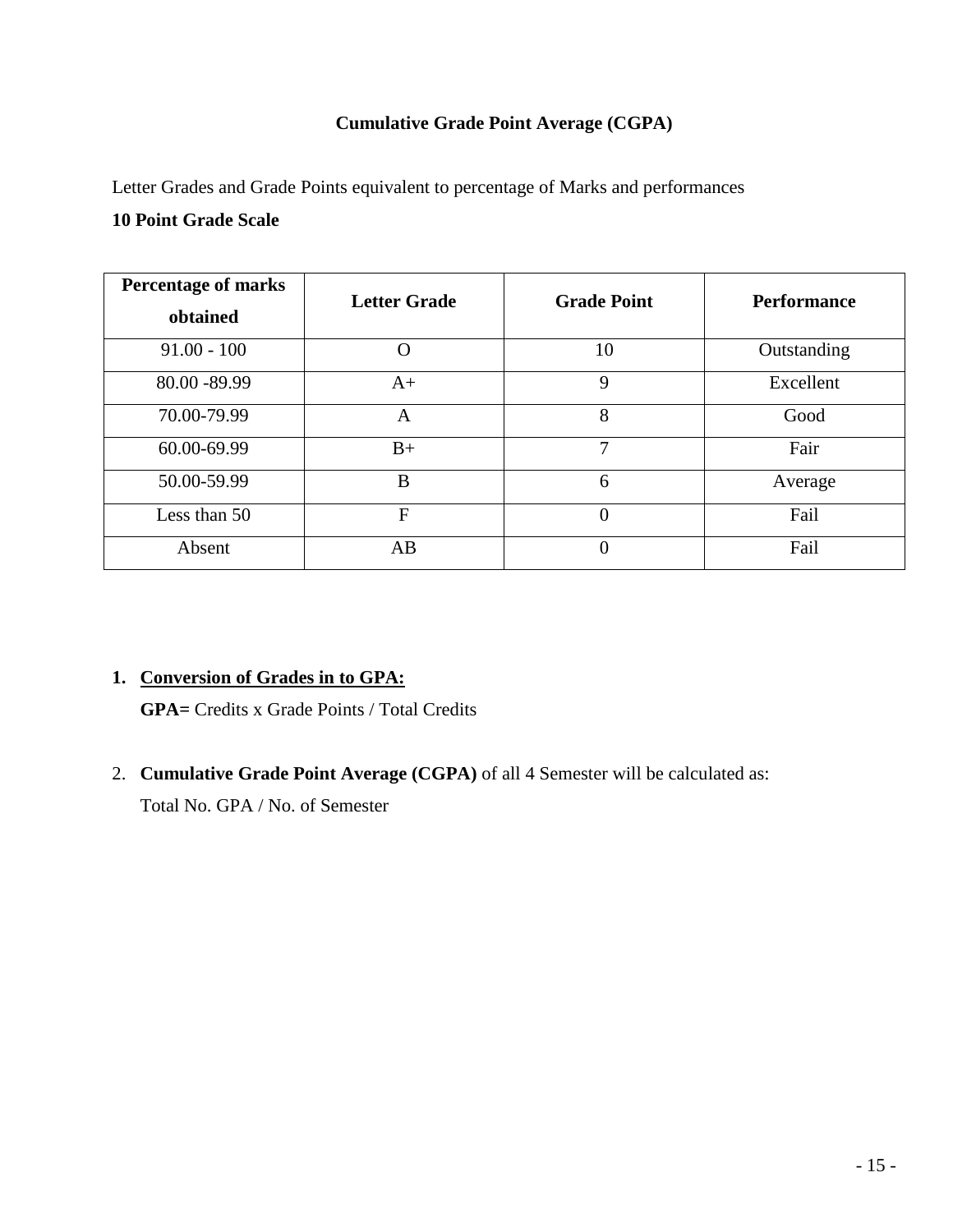### **SECTION-IV COURSE CONTENT**

### **4.1 SEMESTER I**

| <b>S. No.</b> | <b>Core Subjects</b>                                      | <b>Credits</b> |
|---------------|-----------------------------------------------------------|----------------|
| MPH-I-1 T     | Research Methods (Qualitative & Quantitative)             | 2              |
| $MPH-I-2T$    | <b>Bioethics</b>                                          | $\overline{2}$ |
| MPH-I-3 T     | <b>Health Care Delivery System</b>                        | $\overline{4}$ |
| MPH-II-1 T    | Epidemiology (Part I)                                     | 4              |
| MPH-II-2 T    | Biostatistics (Part I)                                    | $4(3+1)$       |
| $MPH-I-1$ P   | Under Five Clinic posting & Community Project (Practical) | $\overline{2}$ |
| $MPH-I-2 P$   | Dissertation (Synopsis development practical)             | $\overline{2}$ |
| MPH-I-E T     | Electives*                                                | 3              |
|               | $\text{TOTAI}:$                                           | 23             |

*\*Note- Choose electives (from List of Electives) amounting to total of 3 CREDITS*

### **THEORY**

## **MPH-I-1 T Research Methods (Qualitative & Quantitative) Quantitative Research Methods:**

Introduction to Research Methodology

Developing a Research Plan

- Research Problem
- Research Question
- Research Hypothesis
- **variables**

Data Collection Tool Development

Epidemiological study designs: Cross Sectional, Cohort, Case Control

Experimental Design: Randomized, Non randomized, Parallel, Factorial, Cross Over

### **Qualitative Research Methods:**

Overview of Qualitative Research Methods

- **EXECOMPARISH** Comparing Quantitative and Qualitative Research
- **Sampling in Qualitative Research**
- Recruitment in Qualitative Research

**Theories** 

- Grounded Theory
- Phenomenology
- Case studies
- **Ethnography**

Participant Observation

- **Logistics of Participant Observation**
- How to Take Field Notes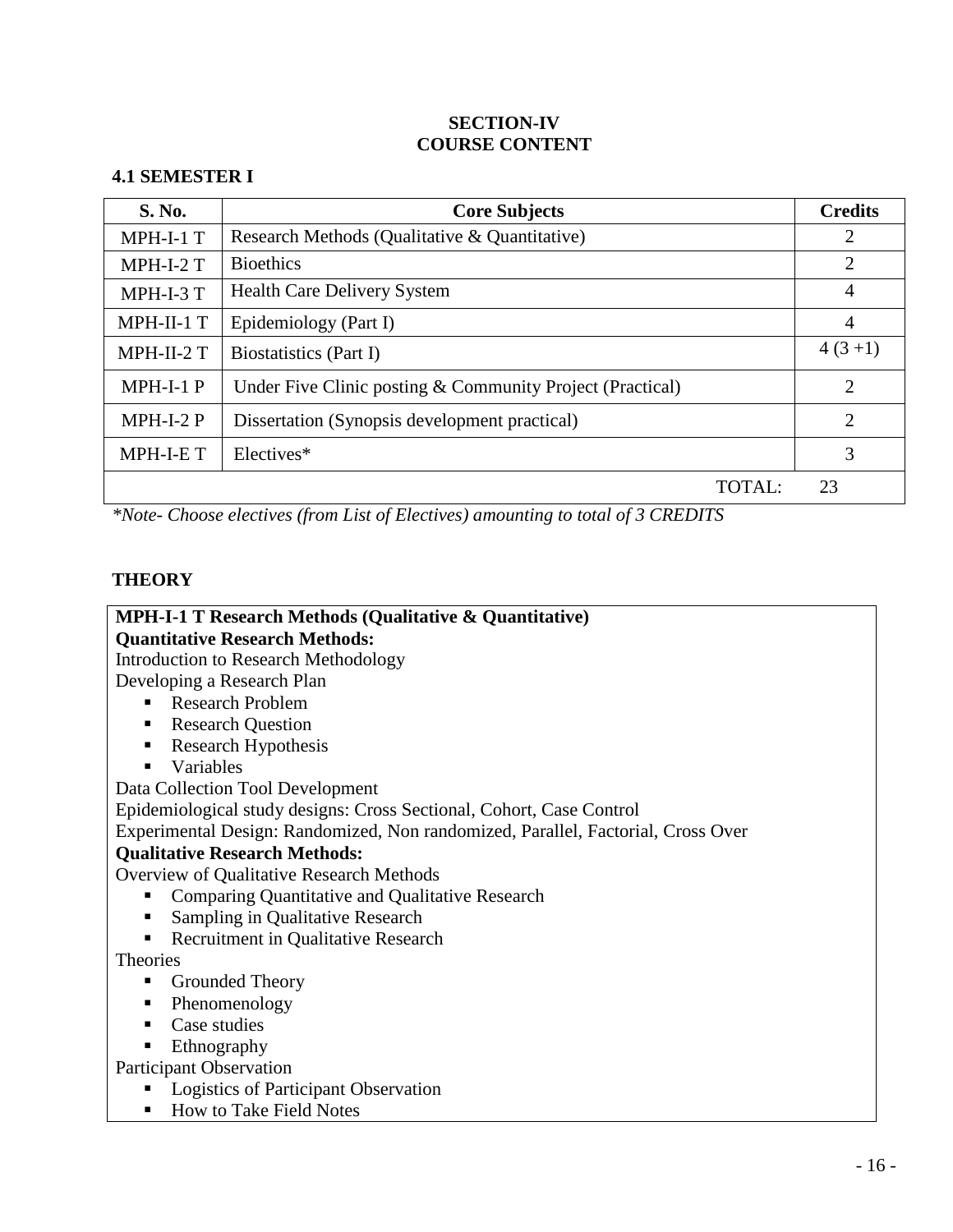In-Depth Interviews

- Logistics of interviewing
- **Interview Steps and Tips for Taking Interview Notes.**

Focus Groups

- **Logistics of Focus Groups**
- Skills of Effective Moderator and Note Taker
- Steps in Focus Group Note Taking
- Steps in Moderating a Focus Group

Data Documentation and Management: Organizing and storing Data

- Converting Raw Data to Computer Files
- Organizing Data Storage list
- Data Archiving Steps
- Data Management Check

Importance Experimental Designs

- Before and after Without Control Design
- **After only Control Design**
- Before and after With Control Design
- Completely Randomized Designs
- Randomized Block Designs
- Latin square Design
- Factorial Design

### **MPH-I-2 T Bio –Ethics:**

Historical Perspectives

General Principles on Ethical Considerations Involving Human Participants Statements of Specific Principles for Epidemiological Studies

- Nuremberg Code
- Belmont Report
- **Declaration of Helsinki**
- General Consideration for Clinical Trials
- **International Conference on Harmonization & Good Clinical Practices** 
	- -Structure & Contents of Clinical Study Report

-Good Clinical Data Management Practices

- -Investigator Brochures
- -Essential Documents
- -Composition & Functions of Ethical Committee/ IRB

-Duties & Roles of Principal Investigator

-Roles & Duties of Sponsor

- -Good Clinical Practice India- DCGI
- -ICMR Guidelines
- -Revised Schedule Y
- **Informed Consent process and inform consent form**
- Ethical Principals Related to Animal Experiments.

### **MPH-I-3 T Health Care Delivery System**

Introduction to Public Health

- **Evolution of Public Health**
- Ancient India and Public Health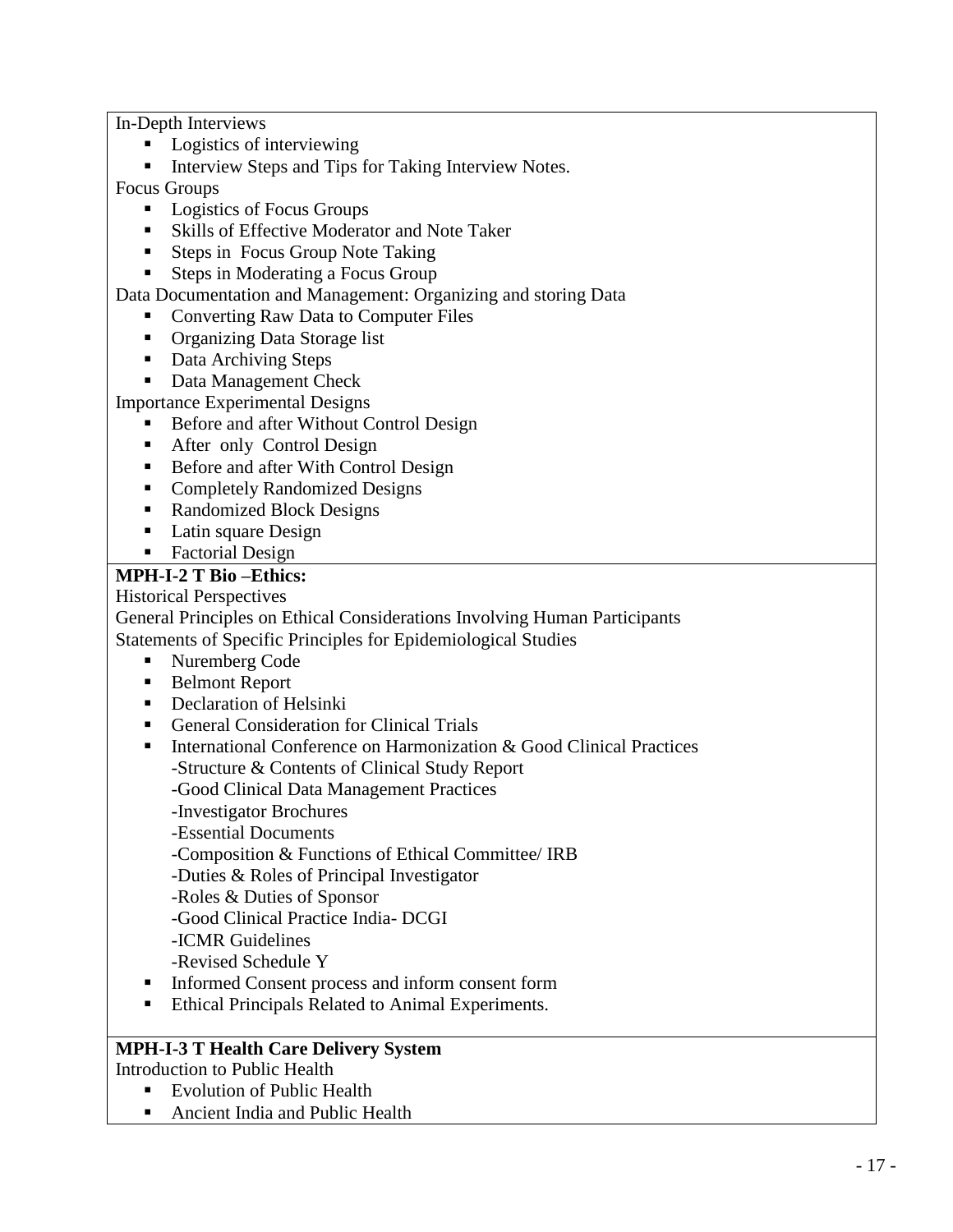- **Founders of Modern Public Health**
- Changing concepts of Health Care
	- Comprehensive Health Care
	- **Basic Health Care**
	- Primary Health Care

Levels of Health Care

- **Primary Health Care**
- Secondary Health Care
- **Tertiary Health Care**
- Three tier system of health care: Sub centre, Primary Health Centre, Community Health Centre
- Function, Staffing pattern with job responsibilities of each staff at each of the above levels
- Assessing "Health Status" and "Health Needs"
- Assessing the "Health Impact"
- Community Diagnosis
- Health Administration in India
	- Central Level
	- State level
	- District Level Panchayat Raj Institutions
- Health for all-Millennium Development Goals & Sustainable Development Goals
- Voluntary & International Health Agencies
- Global Health:
	- Globalization,
	- Health disparities between developed and developing countries,
	- Global Health Agenda for  $21<sup>st</sup>$  Century.
- Health Insurance Plans
- National Health Policy
	- National Health Policy 2002
	- National Population Policy 2000
- National Health Programs
	- Integrated Child Development Scheme
	- **RNTCP**
	- $NACO$
	- RCH
	- **NHM: NRHM & NUHM**
	- **NVBDCP**
	- **IDSP**
	- **NIDDCP**
	- **NLEP**
	- NPCB
	- Pulse Polio Immunization Program
	- National Mental Health Program
	- National Cancer Control Program
	- National Program for Prevention and Control of Diabetes, Cardio-vascular Diseases and stroke
	- $INAP$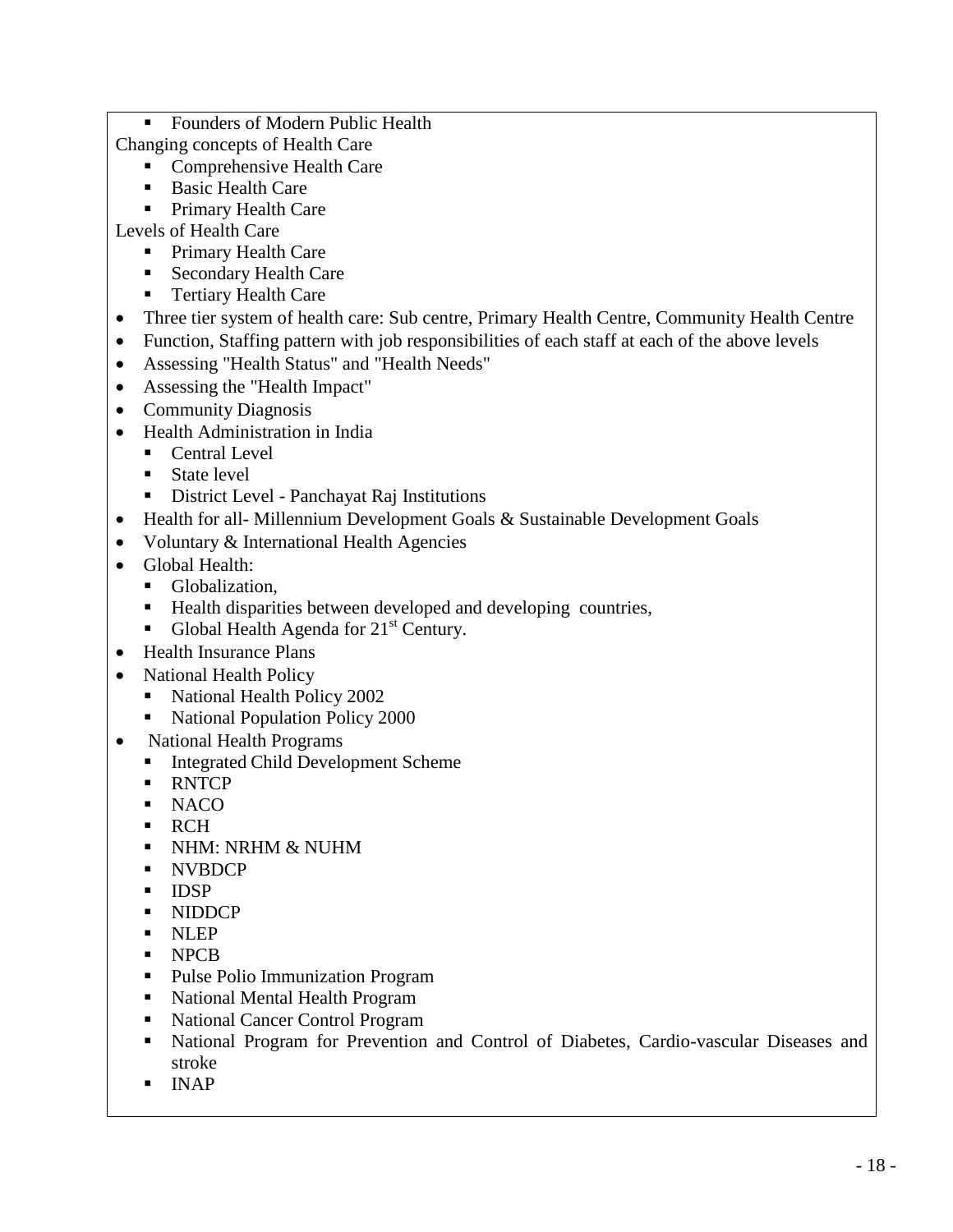| <b>MPH-II-1 T Epidemiology (Part I)</b>                                           |
|-----------------------------------------------------------------------------------|
| Concept of Health & Disease                                                       |
| Concepts and dimensions of health, well being                                     |
| Quality of life, spectrum of health<br>$\blacksquare$                             |
| Determinants of Health                                                            |
| <b>Indicators of Health</b><br>п                                                  |
| Epidemiological triad<br>П                                                        |
| Dynamics of Disease Transmission<br>п                                             |
| Natural history of diseases<br>п                                                  |
| Measuring the Occurrence of Diseases<br>$\bullet$                                 |
| Morbidity                                                                         |
| Mortality<br>п                                                                    |
| Epidemiology Definition, Principles, Uses<br>$\bullet$                            |
| <b>Identification of Health Problems</b><br>$\bullet$                             |
| Survey methods                                                                    |
| Planning, Designing and Conducting of Epidemiological Surveys                     |
| <b>Screening for Diseases</b><br>$\bullet$                                        |
| Types of screening test                                                           |
| Assessing the validity and reliability of diagnostic and screening tests          |
| <b>MPH-II-2 T: Biostatistics (Part I)</b>                                         |
| <b>Introduction to Biostatistics</b><br>$\bullet$                                 |
| Application of Statistics to problems in Clinical and Public Health Settings<br>٠ |
| Data                                                                              |
| Classification<br>٠                                                               |
| Presentation – Tables AND Graphs<br>п                                             |
| Collection<br>٠                                                                   |
| <b>Sampling Designs</b><br>$\bullet$                                              |
| <b>Sample Size Calculation</b><br>٠                                               |
| Descriptive statistics<br>$\bullet$                                               |
| <b>Measures of Central Tendency</b><br>п                                          |
| Measures of Dispersion                                                            |
| Measures of Kurtosis and Skewness<br>П                                            |

## **PRACTICAL**

**MPH-I-1 P:** Under Five Clinic posting & Community Project (Practical)

**MPH-I-2 P:** Dissertation **(**Synopsis Development)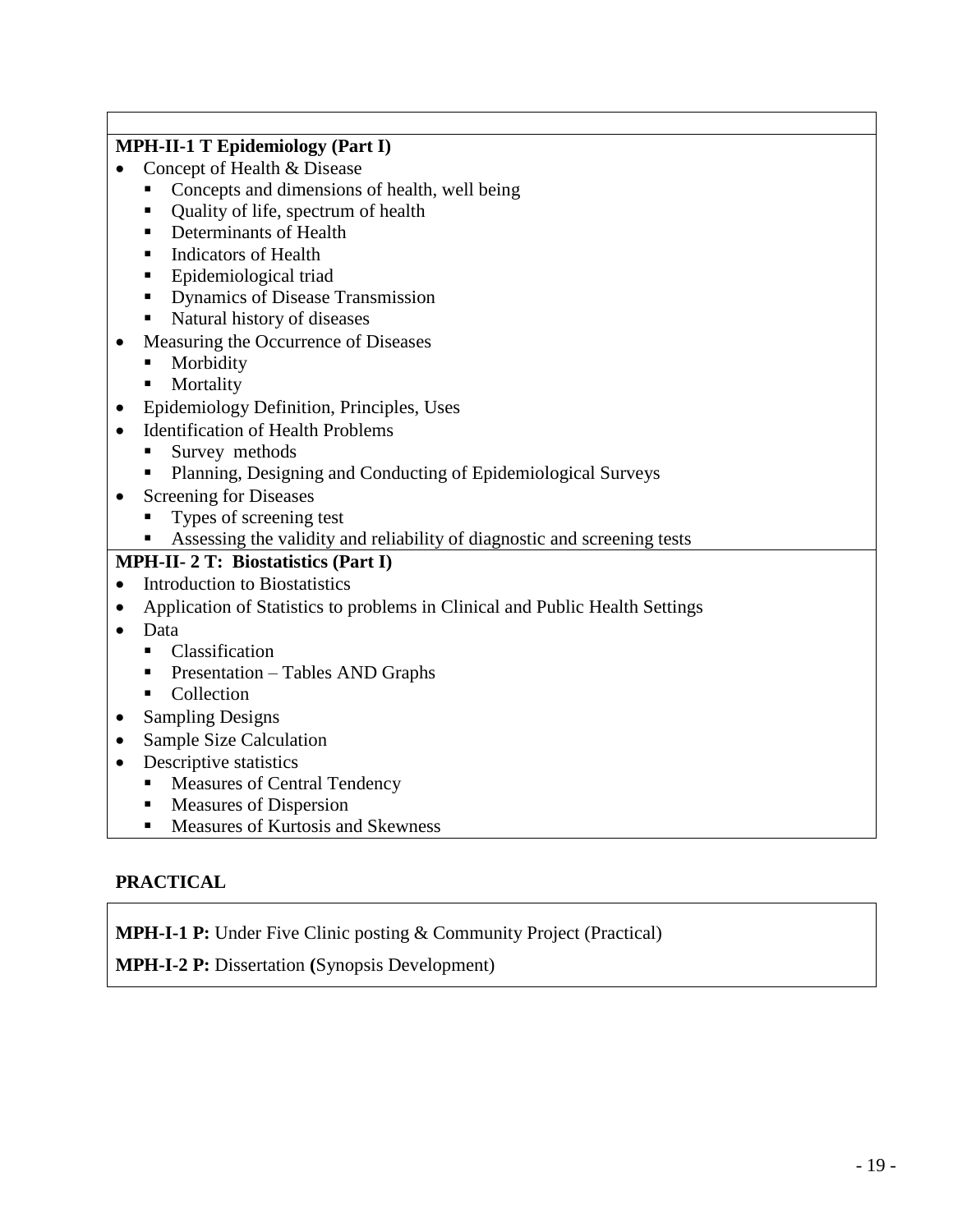### **4.2 SEMESTER II**

| <b>S. No.</b> | <b>Core Subjects</b>                                   | <b>Credit</b>               |
|---------------|--------------------------------------------------------|-----------------------------|
| MPH-II-1 T    | Epidemiology (Part II)                                 | $6(4+2)$                    |
| MPH-II-2 T    | Biostatistics (Part II)                                | $3(2+1)$                    |
| MPH-II-3 T    | Epidemiology of Infectious & Non-Communicable Diseases | 4                           |
| MPH-II-1 P    | Critical Appraisal (Practical)                         | $\mathcal{D}_{\mathcal{A}}$ |
| $MPH-II-2 P$  | Field Visit – Community Activities                     |                             |
| MPH-II-3 P    | Dissertation (Data collection)                         | 4                           |
| MPH-II-E T    | Electives*                                             |                             |
|               | TOTAL:                                                 | 25                          |

*\*NOTE: Choose electives (from List of Electives) amounting to total of 3 CREDITS*

#### **THEORY**

#### **MPH-II-1 T Epidemiology (Part II)**

- Surveillance
- Association and causation
- Bias
- Confounding
- Interaction
- Investigation of an epidemic
- Using Epidemiology to Identify the Cause of Diseases
- Applying Epidemiology to Evaluate Health Services & Policy

### **MPH-II-2 T Biostatistics Part II**

- Probability and Probability Distribution (Binomial, Poisson and Normal Distribution)
- Testing of Hypothesis: Parametric Tests (z test, t test, Analysis of variance One way),
- Non Parametric Tests (Mc Neimar test, Fisher Exact test, Median test, Sign test, Wilcoxon signed matched pair test, Mann Whitney test, Kruskal Walli test)
- Correlation Analysis
- Regression Analysis: Simple, Multiple, Logistic
- Estimation: Point and Interval

### **MPH-II-3 T Epidemiology of Infectious & Non-Communicable Diseases**

General control measures of communicable diseases

#### **Epidemiology & control of Infectious Diseases**

- Acute diarrheal diseases
- Cholera
- Typhoid fever (Enteric fever)
- Brucellosis
- Leptospirosis
- Plague
- HIV/AIDS
- Leprosy
- Malaria, Filaria, Yellow fever Dengue, Chikungunya, Kala-Azar, Japanese Encephalitis
- KFD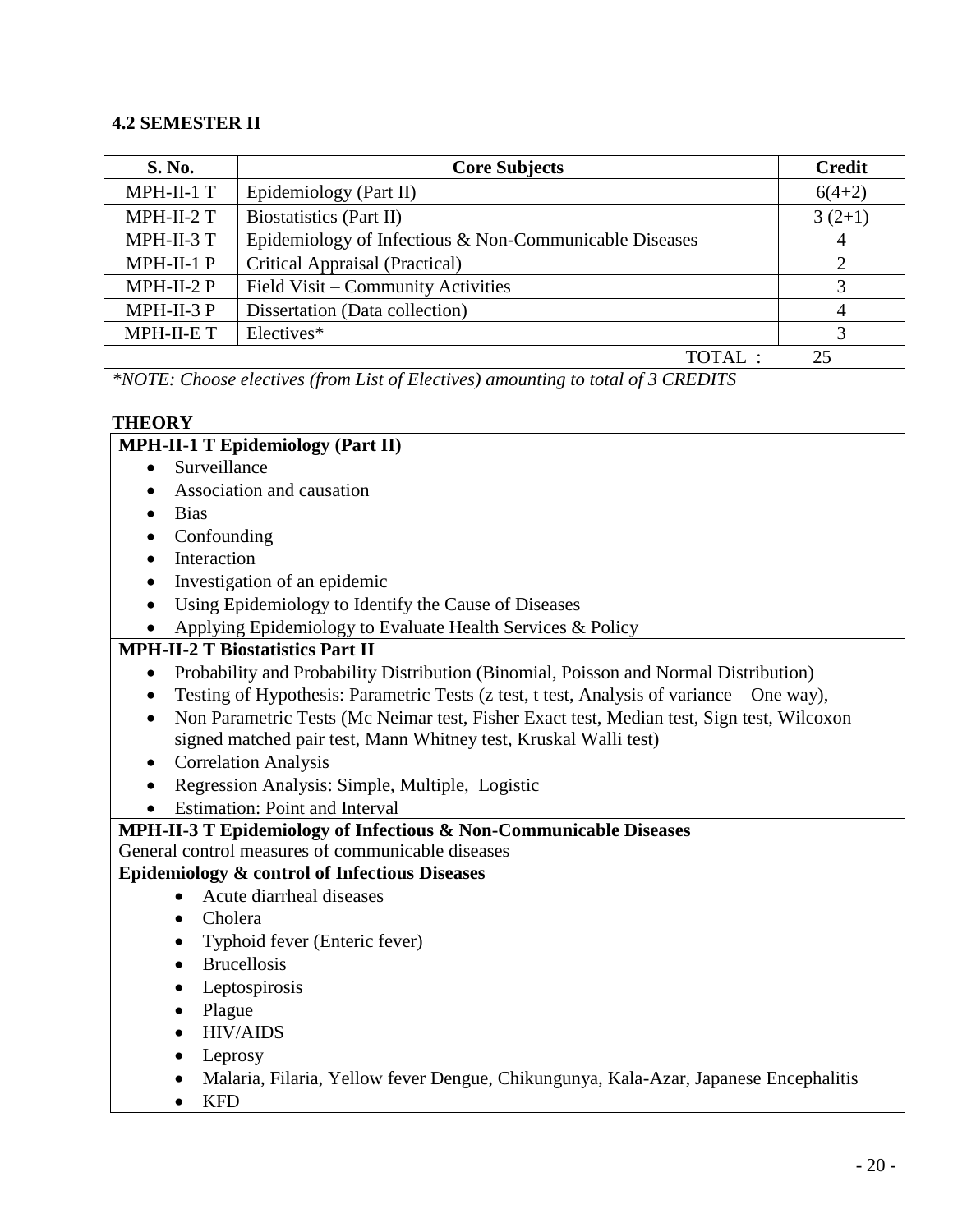- Epidemiology and control of vaccine preventable diseases: Tuberculosis, Diphtheria, Whooping Cough, Measles, Tetanus, Poliomyelitis, Hepatitis.
- ARI
- Influenza
- SARS
- Viral Hepatitis-A,B,C,E
- Food Poisoning
- Parasitic infections, Ascariasis, Hookworm infestations
- Rabies
- STDs

### **Epidemiology & control of Non Communicable Diseases**

- Cardiovascular Diseases
	- Rheumatic Heart Disease
	- **Coronary artery disease**
	- **Hypertension**
- Neoplasm
- Diabetes
- Mental Health Problems
- Obesity
- Blindness
- Accidents
- Emerging & Re-emerging infectious Diseases

### **PRACTICAL**

### **MPH-II-1 P Critical Appraisal**

Critical appraisal of published articles

### **MPH-II-2 P Dissertation**

Data Collection and Entry.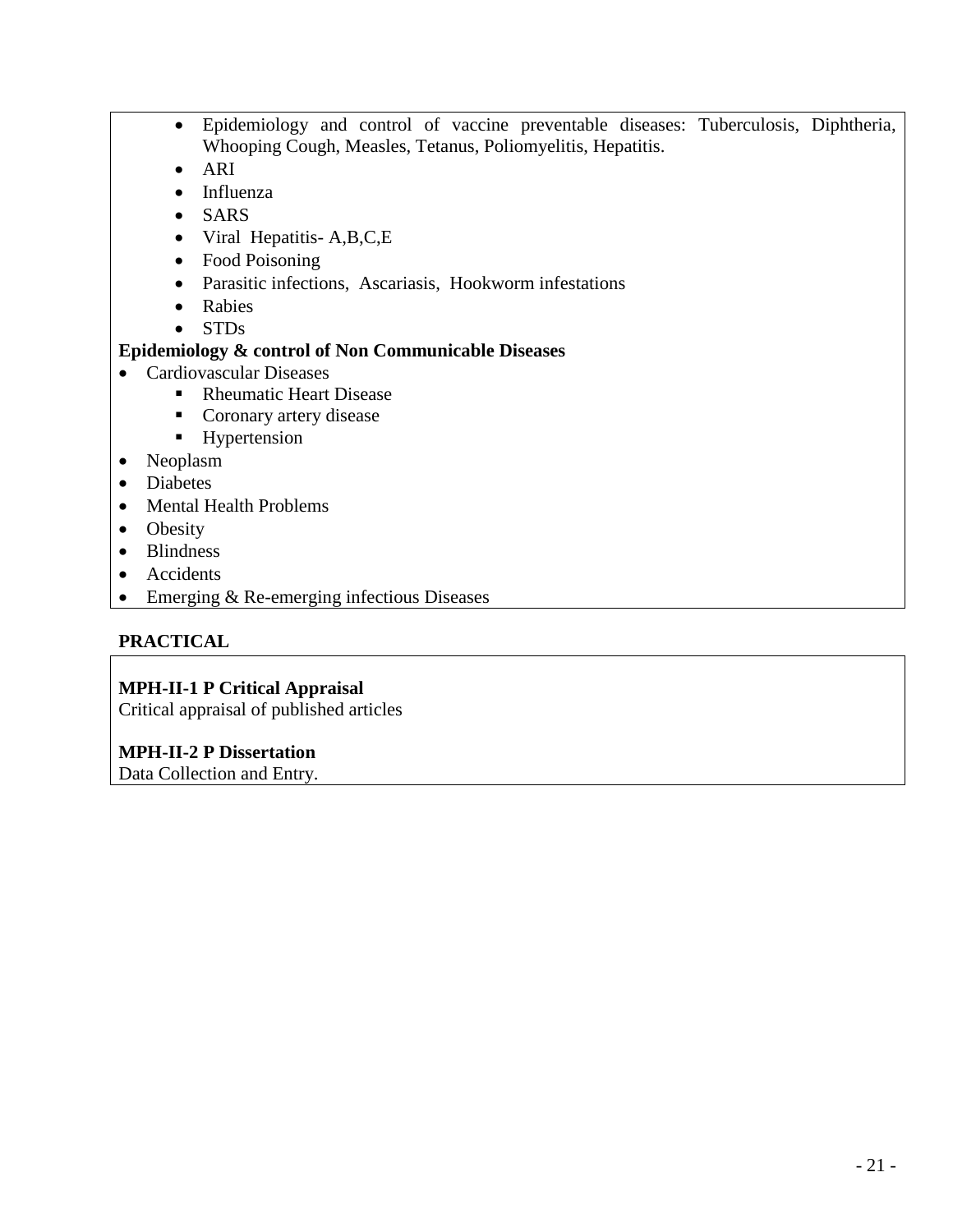### **4.3 SEMESTER III**

| <b>S. No.</b> | <b>Core Subject</b>                                          | <b>Credit</b> |
|---------------|--------------------------------------------------------------|---------------|
| MPH-III-1 T   | Planning & Management                                        | 4             |
| MPH-III-2 T   | Occupational & Environmental Health                          |               |
| MPH-III-3 T   | Public Health Legislation & Public Health Information System |               |
| MPH-IV-1 T    | Maternal & Child Health & Public Health Nutrition (Part I)   |               |
| MPH-III-1 P   | Dissertation (Data collection $\&$ analysis)                 |               |
| MPH-III-E T   | Electives*                                                   |               |
|               | TOTAL:                                                       |               |

*\* NOTE: Choose electives (from List of Electives) amounting to total of 3 CREDITS*

### **THEORY**

### **MPH-III-1 T Planning & Management**

- Introduction to Planning & Management: Aims and Objectives
- Seven Steps and Predisposing Factors in Planning & Management.
- Planning Cycle
- Strategies/ Methods in Planning
- Skills on Making Effective Planning
- Alma-Atta Declaration
- Jakarta Health Declaration
- Ottawa Charter
- Need Assessment-Identifying Health Promotion Needs
- Audit
- Budget Allocation

### **Public Health Management**

- General Concepts in Management Sciences
- Organizational Concepts & Behavior
- Time Management
- Materials Management
- Self-Management
- Modern Management Techniques
- Personnel Management & Human Resource Development
- Health Outcome Research

### **MPH-III-2 T Occupational & Environmental Health Occupational Health**

- Occupational Hazards
	- Risk vs Hazard
	- $\blacksquare$  Types
	- **Prevention & control**
- Pneumoconiosis
- Lead Poisoning
- Occupational Cancers
- Occupational Dermatitis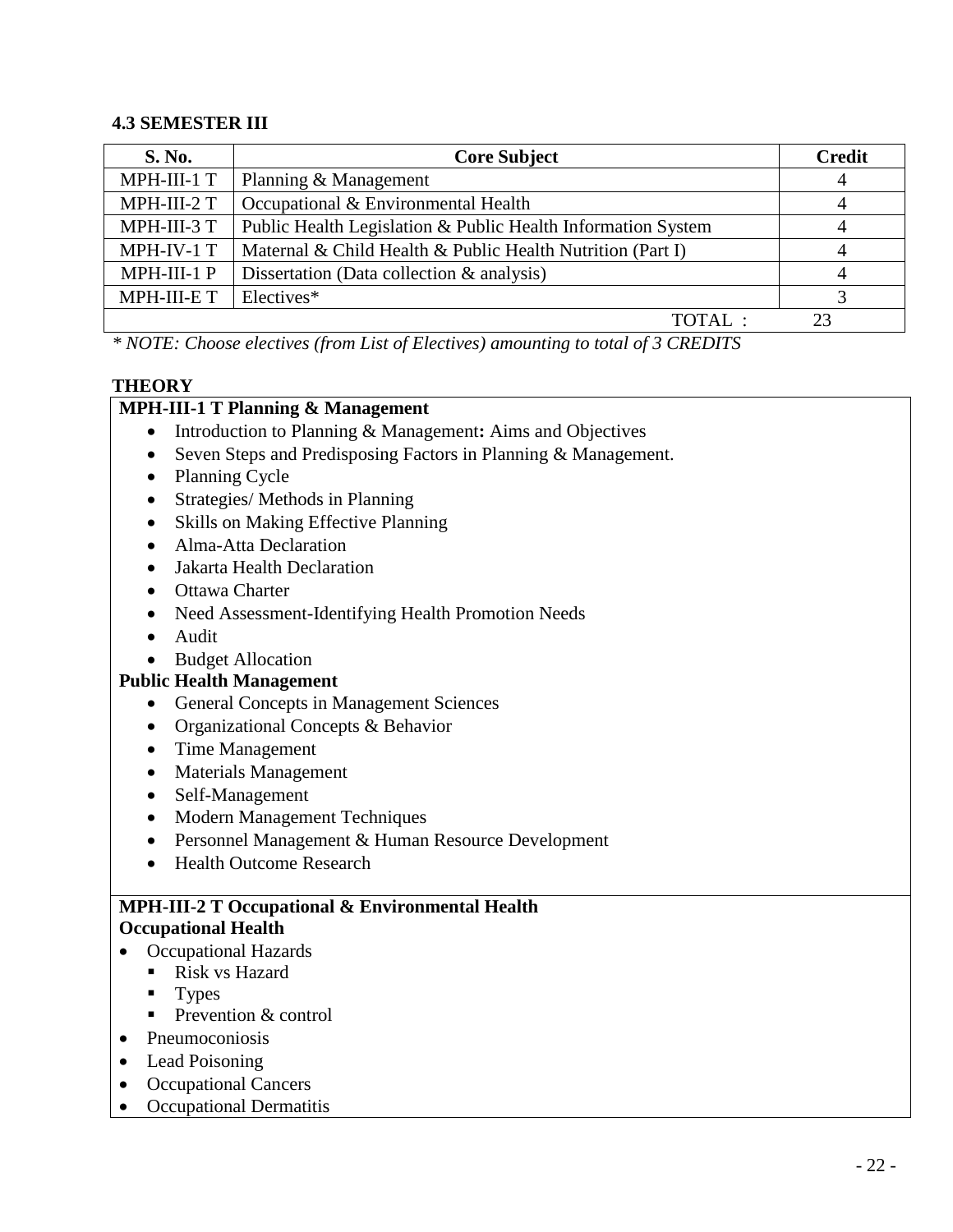Occupational Hazards in Agricultural Workers

- Accidents in Industry
- Sickness Absenteeism
- Ergonomics
- Problems of
	- Urbanization
	- **Industrialization**

#### **Environmental Health**

- Public Health Aspects of Extreme Hot and Cold Environment
- Food Sanitation and safety
- Vector & Rodent Control
- Solid waste disposal
- Excreta Disposal
- Environmental Health Policy
- Hospital Waste Management
- Water & Sanitation:
	- Characteristics of Safe Water
	- **Water Distribution System**
	- **Water Pollution**
	- Purification Of Water
	- **Water Quality Standards**
	- Water Problems In India
	- Water Conservation.
	- Rain Water Harvesting
- Environment Pollution:
	- **Air Pollution**
	- Soil Pollution
	- Noise Pollution
	- Thermal pollution
	- $\blacksquare$  Housing & Ventilation
	- Nuclear Hazards
	- Role of an Individual In Prevention of Pollution
	- **Disaster Management**
	- Social Issues and the Environment

### **MPH-III-3 T Public Health Legislation & Health Information Systems**

### **Public Health Legislation**

- **Exercise 1** Legislation related to Quality of Professional Education and Services
	- Indian Medical Council Act
	- Indian Nursing Council Act
	- **The Dentist Act**
	- The Indian Medicine Central Council Act
- **Legislation related to Census, Birth and Death**
- **Legislation related to control of Epidemics**
- **Legislation related to Tobacco and Drug Control** 
	- COTPA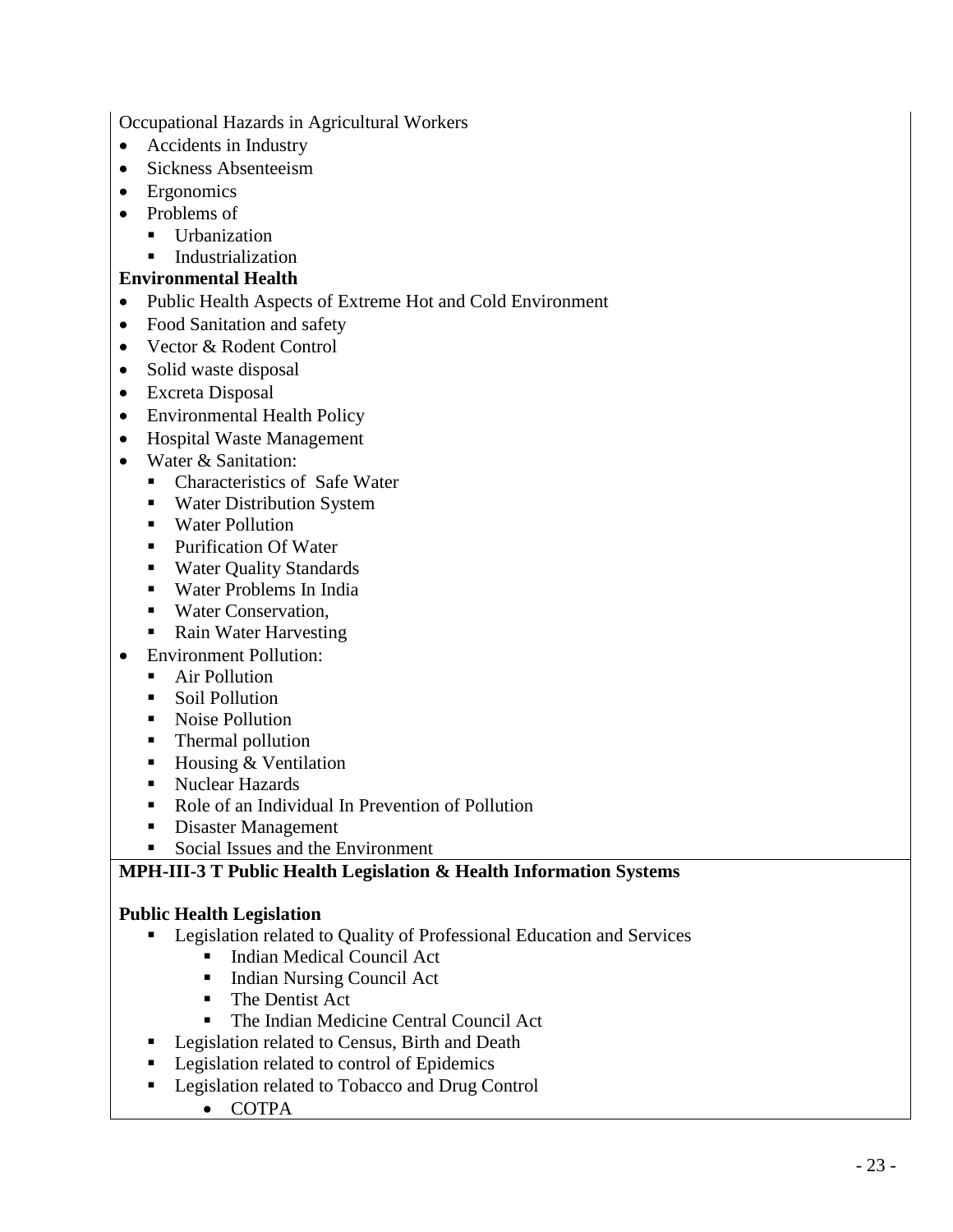- The Narcotic drugs and Psychotropic Substance act 1985
- The Transplantation of Human Organs Act 1994
- The Prevention of Food Adulteration Act 1959
- Food safety and standard Act
- The Protection of Human Rights Act 1993
- **Legislation for Women Empowerment and Health** 
	- The dowry Prohibition Act 1961
	- Protection of Women from Domestic Violence Act 2005
	- Maternity Benefit Act
	- Immoral traffic (Prevention) Act 1956
	- The medical termination of pregnancy act 1971
	- PCPNDT Act 1994
- **Legislation for Child Protection and Health** 
	- Child labor prohibition Act 1986
	- The Juvenile Justice Act 2000
- **EXECUTE:** Legislation related to the Welfare Rehabilitation of Disadvantaged
	- PWD Act
	- Mental Health Act 2017
	- Welfare of Parents and senior citizens Act 2007
	- Citizenship Amendment Act 2019
- Occupational Health & Legislation
	- The Factory Act
	- ESI Act
	- Minimum wages Act
	- Environment Health Legislations
		- Environmental Protection act 1986,
		- Air pollution
		- Water pollution
		- Biomedical waste management & handling rules 1998
		- Municipal solid waste management rules 2000
		- Plastic waste management and handling rules 2011
		- Disaster management Act 2005
- **International Health Regulations**
- Universal Declaration of Human Rights

### **Health Information Systems**

- Evolution of Health Information System
- Principles of HIS
- Health Information System: Sources, Uses
- Application of Information System
- Managing Health information system
- Importance of data
- e-Health, telemedicine and m-health
- DIKW Hierarchy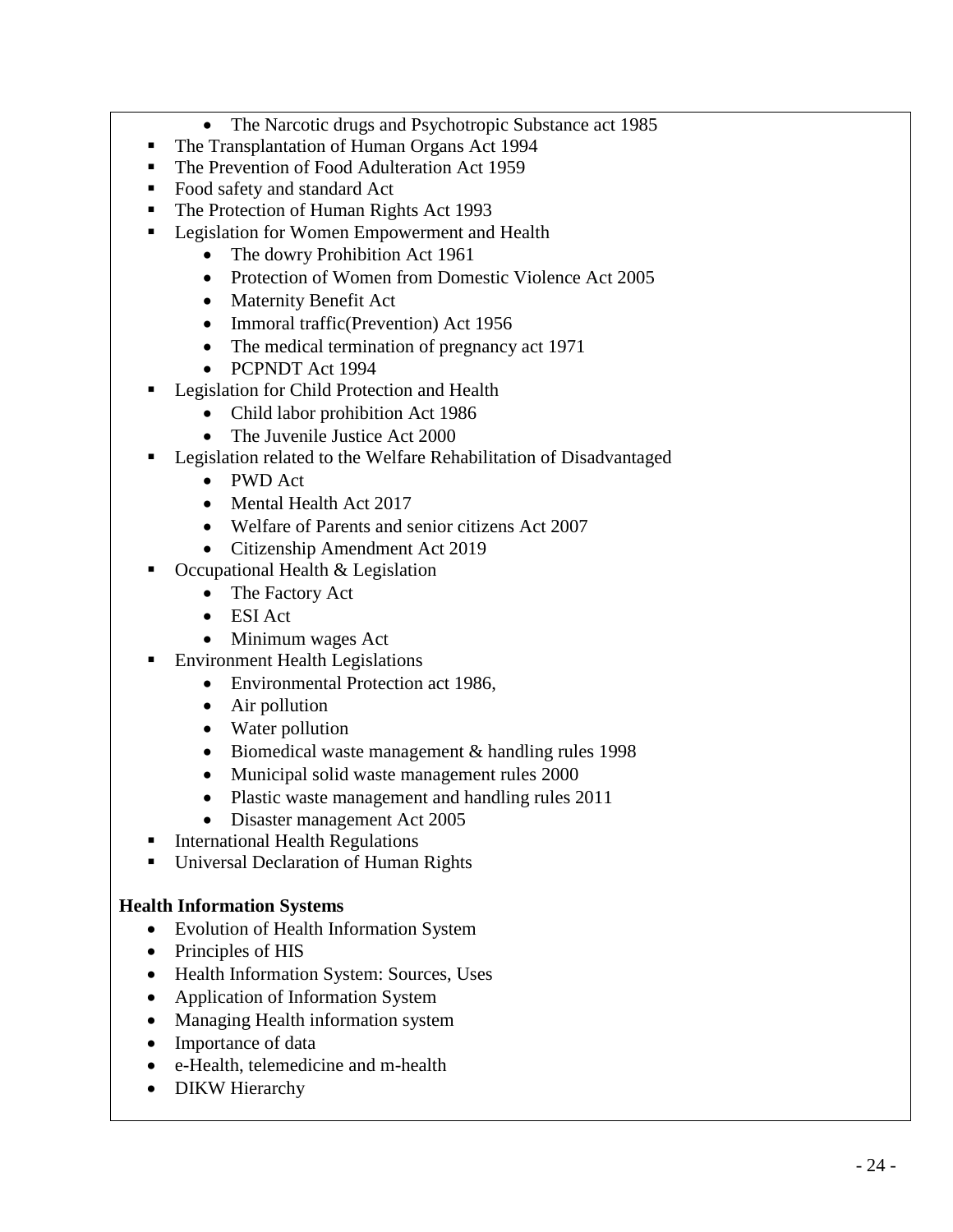## **MPH-IV-1 T Maternal and Child Health & Public Health Nutrition (Part I) Maternal and Child Health**

- Introduction to
	- Health Status of Women in General
	- Reproductive Health in particular
- Health Problems of Women across the Life Span
- Determinants of maternal & child health
- Preventive-Promotive Strategies and Indicators of Maternal and Child Health
- Maternal Health Care
	- **Antenatal**
	- **Intranatal**
	- Postnatal care
- Maternal Death Review
- Risk Approach in MCH
- Marriage, Preconception, Conception, Pregnancy

### **Public Health Nutrition**

- Introduction to Nutrition in Public Health
- The Proximate Principles of food
- Micronutrients: The Vitamins and minerals
- Major Foods and their Nutritive Value
- Nutritional Requirements of Special Groups:
	- **Pregnant women & Lactating Mothers**
	- Children
	- Elderly  $&$  their prevention
- Nutritional Indicators
- Nutritional Programmes in India
- Nutritional status assessment of a Community
- Nutritional Surveillance
- Nutritional Deficiency Diseases of Public Health Importance:
	- **Protein Energy Malnutrition**
	- Iodine deficiency disorders
	- **Vitamin A deficiency**
	- Role of Fluorine in health and disease

### **PRACTICAL**

### **MPH-III-1 P Dissertation**

Data Collection and Entry.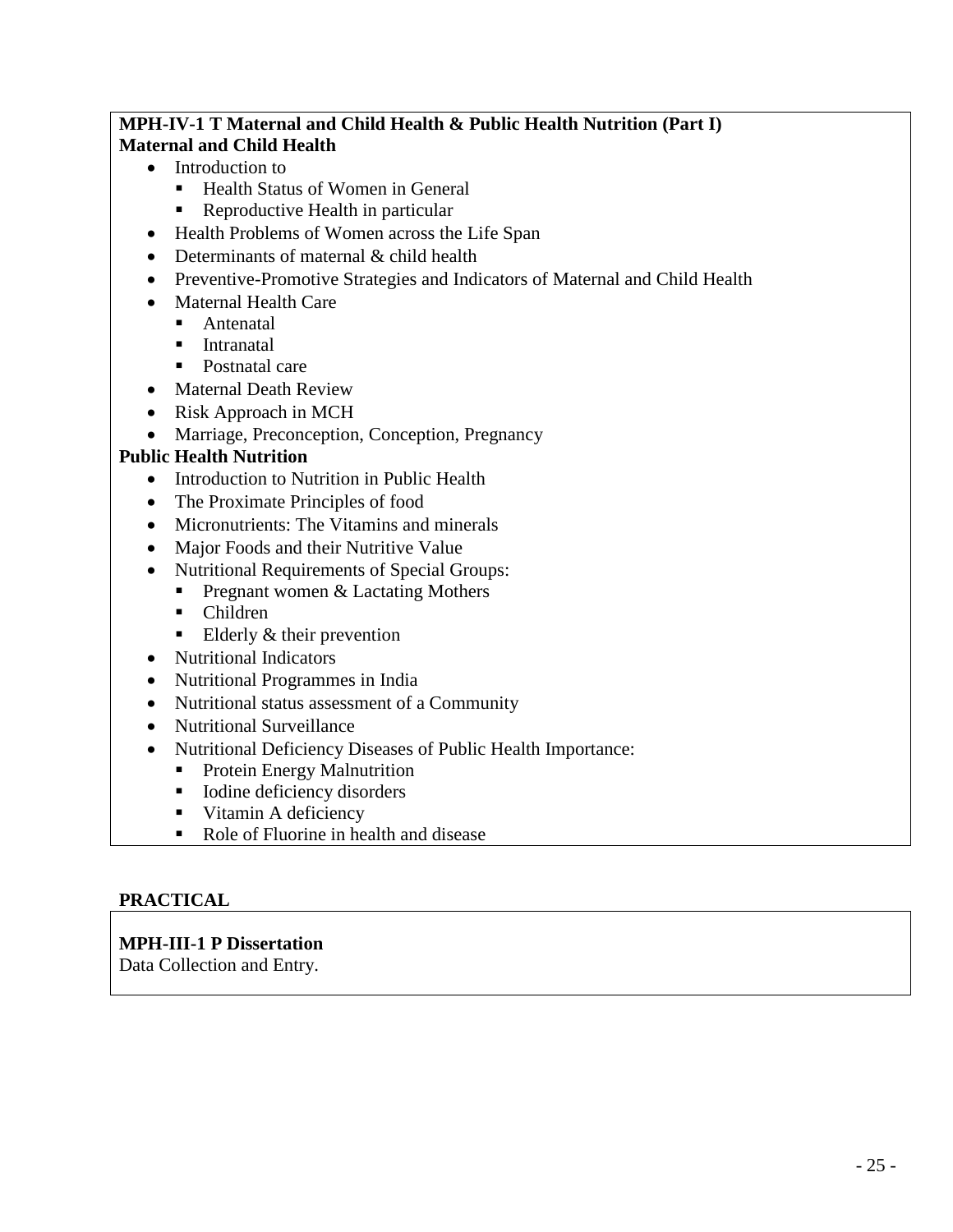### **4.4 SEMESTER IV**

| <b>S. No.</b>     | <b>Core Subject</b>                                            | <b>Credit</b> |
|-------------------|----------------------------------------------------------------|---------------|
| <b>MPH-IV-1 T</b> | Maternal and Child Health and Public Health Nutrition (Part 2) | 4             |
| <b>MPH-IV-2 T</b> | Demography & Family Planning                                   | 4             |
| <b>MPH-IV-1P</b>  | Dissertation writing $&$ submission                            | 10            |
| <b>MPH-IV-2 P</b> | Internship                                                     | 10            |
| <b>MPH-IV-ET</b>  | Electives*                                                     | 3             |
| MPH-IV-3T         | TJU Health Economics and Outcome Research#                     |               |
|                   | TOTAL: 34                                                      |               |

*\* NOTE: Choose electives (from List of Electives) amounting to total of 3 CREDITS # Online course with TJU(Thomas Jefferson University) to be taken and certificate to be submitted to the department*

#### **MPH-IV-1 T Maternal and Child Health and Public Health Nutrition (Part II): Maternal and Child Health**

- Child Health Care
- Child abuse, child prostitution, child trafficking, street children, child labour, child
- protection and child rights and child laws.
- Major causes of infants and child morbidity and mortality in India
- Socio-economic, educational and cultural factors affecting child rearing practices and child health care activities in India.
- Community based management of child health
	- Care of Infants
	- Care of Under Five Children
	- Growth and Development of Children
	- Children's Right to Health
	- Child placement
	- School Health Services
- Definition, classification, social and emotional development aspects
- Problems, social issues, programmes.
- Sexual health
- Sexual behaviour
- Early pregnancy and early marriage
- Sex education
- Mental health, Substance abuse and social crime
- Adolescent Health
- Tribal Health
- Geriatric Health
- Baby Friendly Hospital Initiative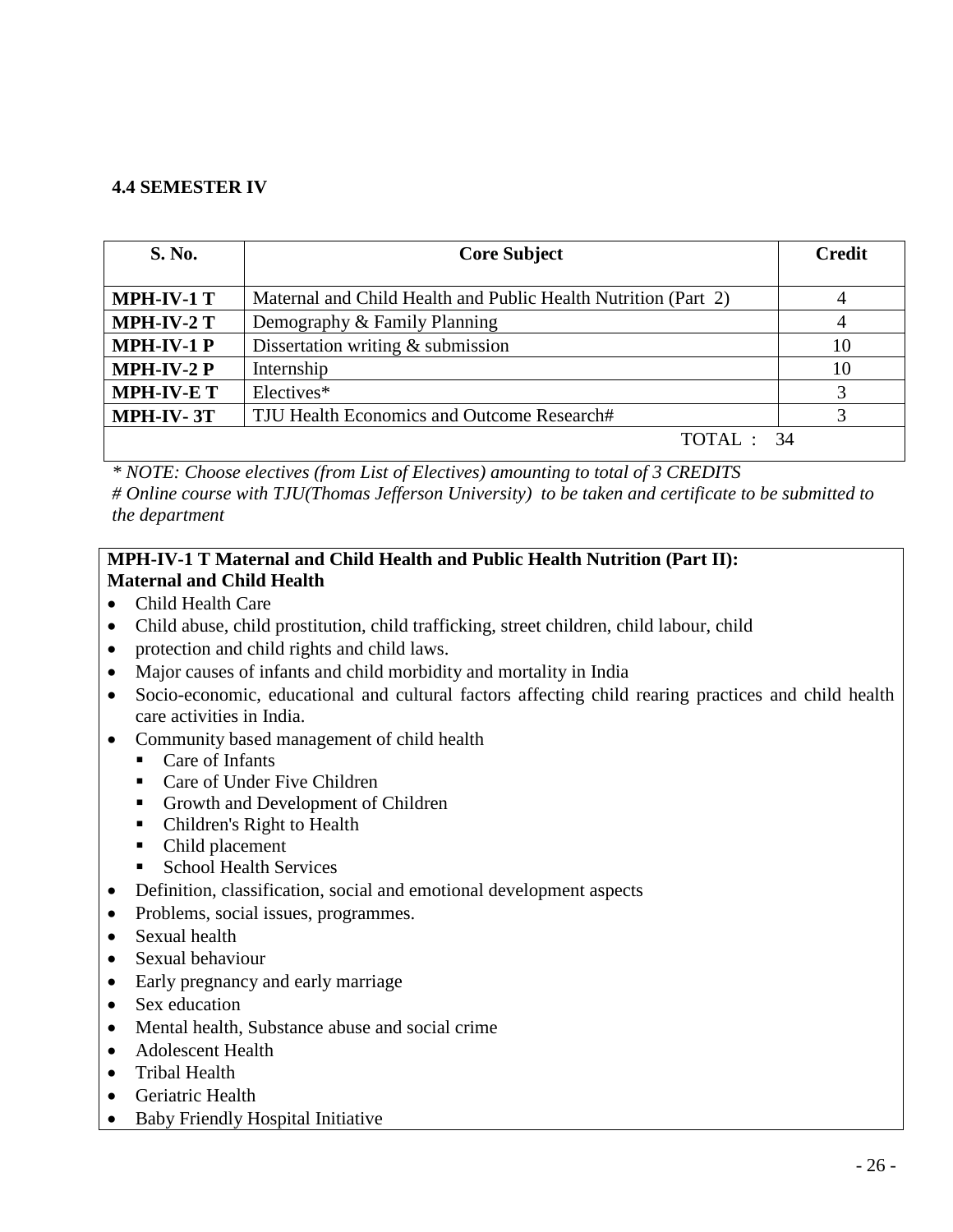|  | Under Five Clinic & Well Baby Clinic |  |  |  |  |  |  |
|--|--------------------------------------|--|--|--|--|--|--|
|--|--------------------------------------|--|--|--|--|--|--|

- Programs for Health Problems of Women including RCH program (I & II) and NRHM
- Organization of MCH Services in the community

#### **Public Health Nutrition**

Public Health Aspects of Food Hygiene & Sanitary Regulation of Eating Establishments

Food Processing, Food Adulteration, Food Additives, Preservatives, Food Toxicants and Food Fortification

Methods for Establishing the Causal Role of Nutritional Factors on Health and Disease Status Planning, Implementation & Evaluation of Nutrition programs

Nutrition & Non-communicable diseases

Nutrition during special situations:

- **Disasters**
- Fairs and Festivals
- Community Feeding of Children

### **MPH-IV-2T Demography & Family**

#### **Planning**

#### **Demographic cycle**

- Population Census
- Demographic Trends World & India
	- Age & Sex Composition
	- Age Pyramids
	- Sex ratio
	- Dependency ratio
	- Family Size
	- **Urbanization**
	- Life expectancy
- Demographic transition
- Migration
- Fertility & Fertility Indicators
- Mortality:
	- $\blacksquare$  The determinants of population health
	- The life table
- Causes and implications of social inequality

#### **Family Planning:**

- Scope of family planning services
- Health aspects of Family Planning
- Small family norm
- Eligible couples
- Target couples
- Couple protection rate (CPR)
- Evaluation of contraceptive methods
- Unmet need for Family Planning
- National Family Welfare Programme
- Sociology of Family Planning
- Evaluation of Family Planning
- National Population Policy 2000
- Contraceptive Methods
- $\bullet$  MTP Act 1971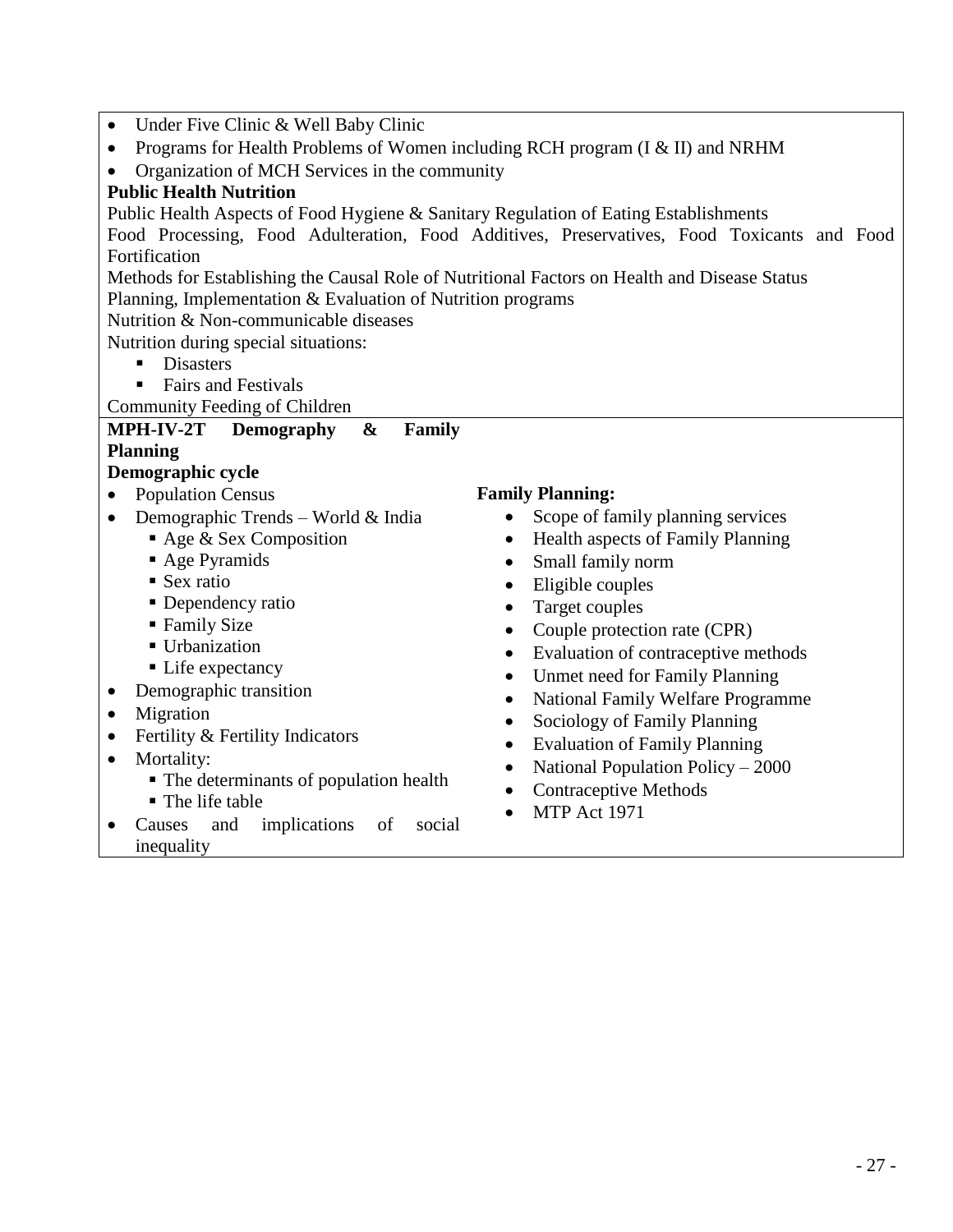| Sl.No. | <b>Elective</b>                       | <b>Credit</b>              |
|--------|---------------------------------------|----------------------------|
| 1.     | <b>Health Behaviour and Sociology</b> | $\overline{2}$             |
| 2.     | <b>Health Economics</b>               | $\overline{2}$             |
| 3.     | Health Education & Health Promotion   | $\overline{2}$             |
| 4.     | Language                              | $\mathbf{1}$               |
| 5.     | $NSS$ (I,II,III,IV)                   | 3                          |
| 6.     | Global Health                         | 1                          |
| 7.     | <b>Computer Skills</b>                | $\overline{2}$             |
| 8.     | <b>Scientific Writing Skills</b>      | $\overline{2}$             |
| 9.     | <b>Communication Skills</b>           | $\overline{2}$             |
| 10.    | Leadership Skills                     | $\overline{2}$             |
| 11.    | Disaster Management Project           | 3                          |
| 12.    | <b>Library Dissertation</b>           | $\overline{2}$             |
| 13.    | Dental Public Health (I, II, III, IV) | 3                          |
|        | alth Roboviour and Cociology          | <b>1 Hoalth Foonomical</b> |

## **LIST OF ELECTIVES**

| 1. Health Behaviour and Sociology                        | 2. Health Economics:                      |  |  |
|----------------------------------------------------------|-------------------------------------------|--|--|
| Health Belief Model (HBM)/ Risk Perception               | Supply and Demand for Health              |  |  |
| Theory of Reasoned Action/Theory of Planned Behavior     | <b>Services</b>                           |  |  |
| Social Cognitive Theory (SCT)/ Self-Efficacy (SE)        | The Role of Insurance in the Medical      |  |  |
| Trans Theoretical Model (TTM)                            | Care Industry                             |  |  |
| Motivation and Self-Efficacy; Stress, Coping, and Social | Public Policy, Issues of Cost and         |  |  |
| Support                                                  | <b>Quality Regulation</b>                 |  |  |
| Self-Determination Theory (SDT)                          | Measurements and Evaluation of            |  |  |
| Motivational Interviewing                                | <b>Costs and Benefits</b>                 |  |  |
| <b>Behavior Modification</b>                             | Policies and Strategies for the           |  |  |
| Goal Setting, Attributions, Self-Regulation              | Developing World                          |  |  |
| <b>Building Conceptual Frameworks</b>                    |                                           |  |  |
| Elaboration Likelihood Model/                            |                                           |  |  |
| Cognitive Load Theory                                    |                                           |  |  |
| Theory-Informed Interventions                            |                                           |  |  |
| 3. Health Education and Health Promotion                 | <b>4. Language</b> (Kannada $\&$ English) |  |  |
| Introduction to Health Education and Health Promotion:   | Kannada: Conversational skills            |  |  |
| Definition & principles                                  |                                           |  |  |
| Theories of Health Education                             |                                           |  |  |
| <b>Health Promotion Needs Assessment</b>                 | English: Comprehension skills             |  |  |
| Planning, Implementation and Evaluation of Health        |                                           |  |  |
| <b>Promotion Programs</b>                                |                                           |  |  |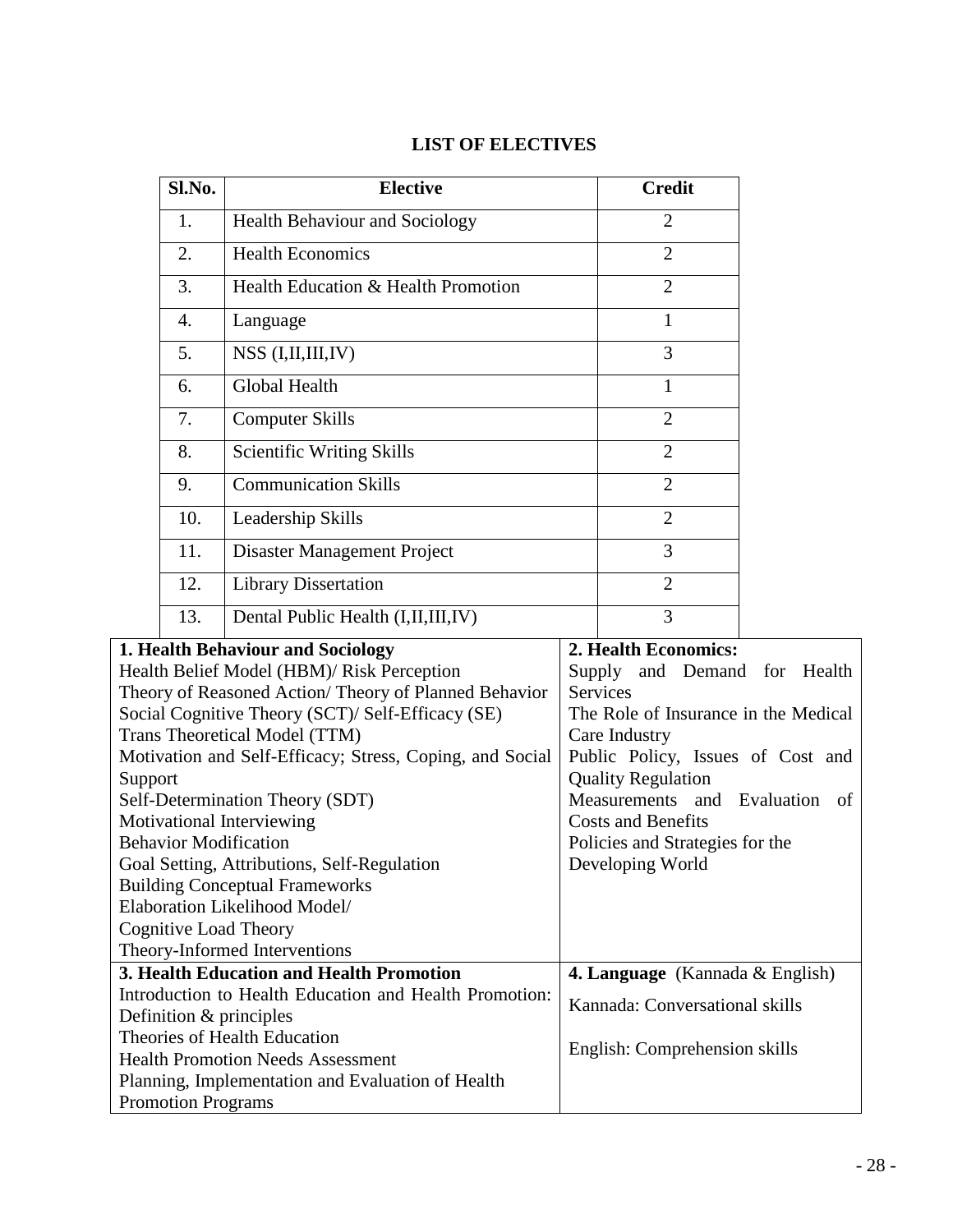# **5NSS**

## **5.1 NSS I**

### **UNIT 1: Introduction and Basic Concepts of NSS (4)**

- History, philosophy, aims & objectives (1)
- Emblem, flag, motto, song, badge (1)
- Organizational structure, roles & responsibilities of various NSS functionaries (2)

## **UNIT 2: NSS Programmes and Activities (10)**

- Concept of regular activities, special camping, day camps (3)
- Basis of adoption of village/slums, methodology of conducting survey (2)
- Financial pattern of the scheme (1)
- Other young prog,/schemes of GoI (2)
- Coordination with different agencies (1)
- Maintenance of the diary (1)

# **UNIT 3: Understanding Youth (5)**

- Definition, profiles, categories of youth (2)
- Issues, chllenges and opportunities of youth (2)
- Youth as an agent of social change (1)

# **UNIT 4: Health, Hygiene & Sanitation (7)**

- Definition, needs and scope of health education (1)
- Food and nutrition (1)
- Safe drinking water, water borne diseases and sanitation (SBA) (2)
- National Health Programme (2)
- Reproductive Health (1)

#### • **UNIT 5: Volunteerism and Shramdaan (7)**

- Indian Tradition of volunteerism (1)
- Needs & importance of volunteerism (2)
- Motivation and constraints of volunteerism (2)
- Shramdaan as part of volunteerism (2)

# **5.2 NSS II**

### **UNIT 1: Importance and Role of Youth leadership (6)**

- Meaning and types of leadership (2)
- Qualities of good leaders; traits of leadership (2)
- Importance and role of youth leadership (2)

## **UNIT 2: Life Competencies (11)**

- Definition and importance of life competencies (2)
- Communication (3)
- Inter Personal (3)
- Problem-solving and decision-making (3)

### **UNIT 3: Social Harmony and National Integration (9)**

- Indian history and culture (2)
- Role of youth in peace-building and conflict resolution (5)
- Role of youth in Nation Building (2)

### **UNIT 4: Youth Development Programmes in India (9)**

- National Youth Policy (3)
- Youth development programmes at the National level, State level and voluntary sector (4)
- Youth-focused and Youth-led Organizations (2)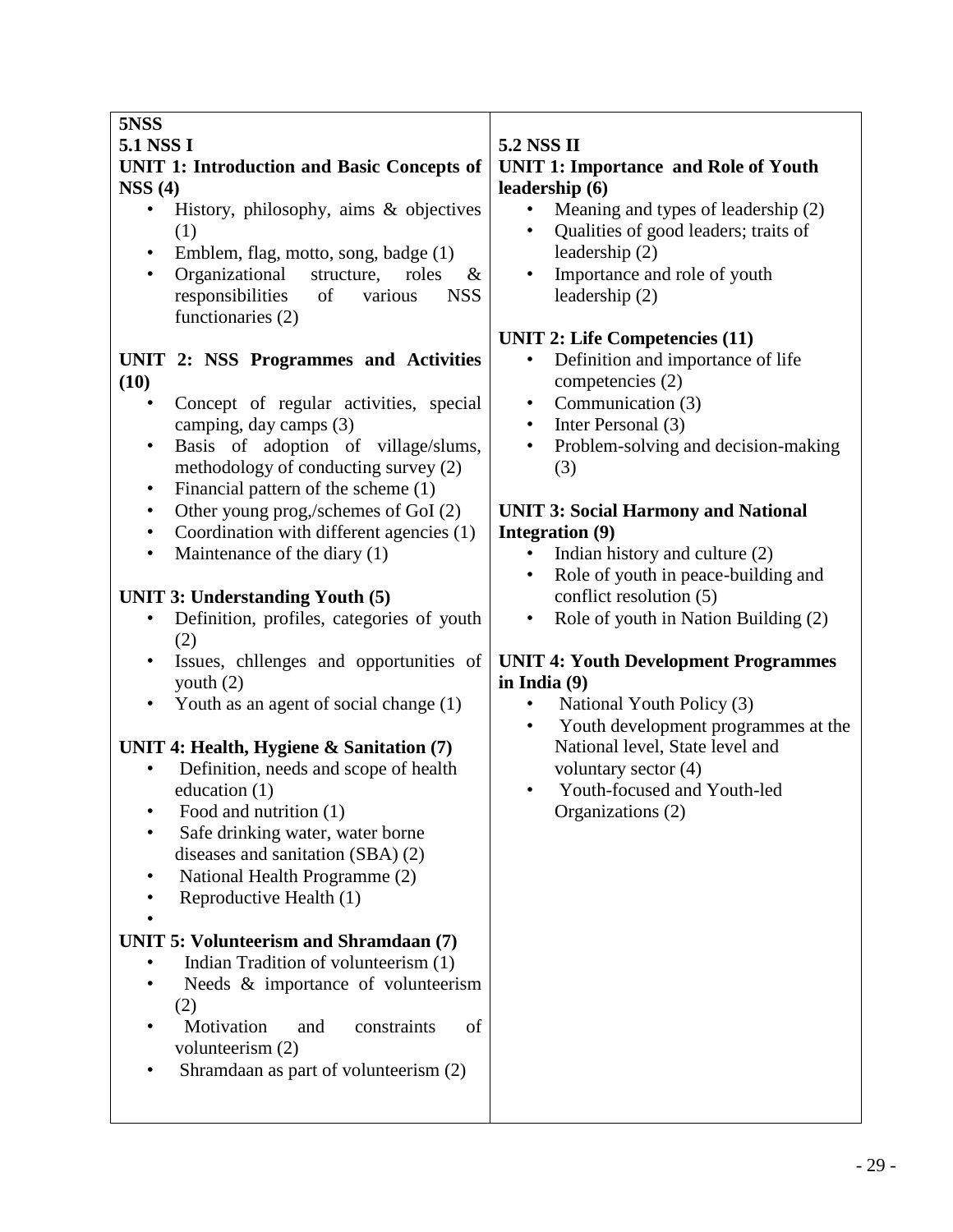### **5.3 NSS III UNIT 1: Citizenship (7)**

- Basic Features of Constitution of India (2)
- Fundamental Rights and Duties (2)
- Human Rights (1)
- Consumer awareness and legal rights of consumer (1)
- $RTI(1)$

## **UNIT 2: Family and Society (6)**

- Concept of family, community, (PRIs & other community-based organizations) and society (2)
- Growing up in the family- dynamics and impact (1)
- Human Values (1)
- Gender Justice (2)

## **UNIT 3: Community Mobilization (9)**

- Mapping of community stakeholders (3)
- Designing the message in the context of the problem and culture of community (1)
- Identifying methods of mobilization (3)
- Youth-adult partnership (2)

# **UNIT 4: Environment Issues (11)**

- Environment conservation, enrichment and sustainability (2)
- Climate change (2)
- Waste management (2)
- Natural resource management (5)

## **UNIT 5: Project Cycle Management(10)**

- Project Planning (2)
- Project Implementation (3)
- Project monitoring (2)
- Project evaluation: impact assessment(3)

## **UNIT 6: Documentation and Reporting (7)**

- Collection and analysis of data (3)
- Preparation of documentation/ reports (2)
- Dissemination of documents/reports (2)

# **UNIT 7: Additional Life Skills (7)**

- Positive Thinking (1)
- Self Confidence and Self Esteem (2)
- Setting Life Goals and working to achieve them (2)
- Management of Stress including Time Management (2)

## **5.4 NSS IV**

## **UNIT 1: Youth Health and Yoga (15)**

- Healthy lifestyles (yoga as a tool), substance abuse, HIV, home nursing, first aid (8)
- Yoga: history, concept, misconceptions, traditions, impacts (5)
- Yoga as preventive, promotive and curative method (2)

## **UNIT 2: Youth and Crime (7)**

- Sociological and psychological factors influencing youth crime (2)
- Peer mentoring in preventing crimes (1)
- Awareness about anti-ragging (1)
- Cyber crime and its prevention (2)
- Juvenile Justice (1)

## **UNIT 3: Civil/ Defense (5)**

- Positive Thinking (1)
- Self Confidence and Self esteem (2)
- Setting Life Goals and working to achieve them (2)
- Management of Stress including Time Management (2)

## **UNIT 4: Entrepreneurship Development (8)**

- Definition & Meaning (1)
- Qualities of good entrepreneur (2)
- Steps/ ways in opening an enterprise (3)
- Role of financial and support service institutions (2)

## **UNIT 5: Resource Mobilization (3)**

- Writing a Project Proposal (2)
- Establishment of SFUs (1)

## **UNIT 6: Disaster Management (7)**

- Introduction to Disaster Management, classification of disasters (4)
- Role of youth in disaster management (3)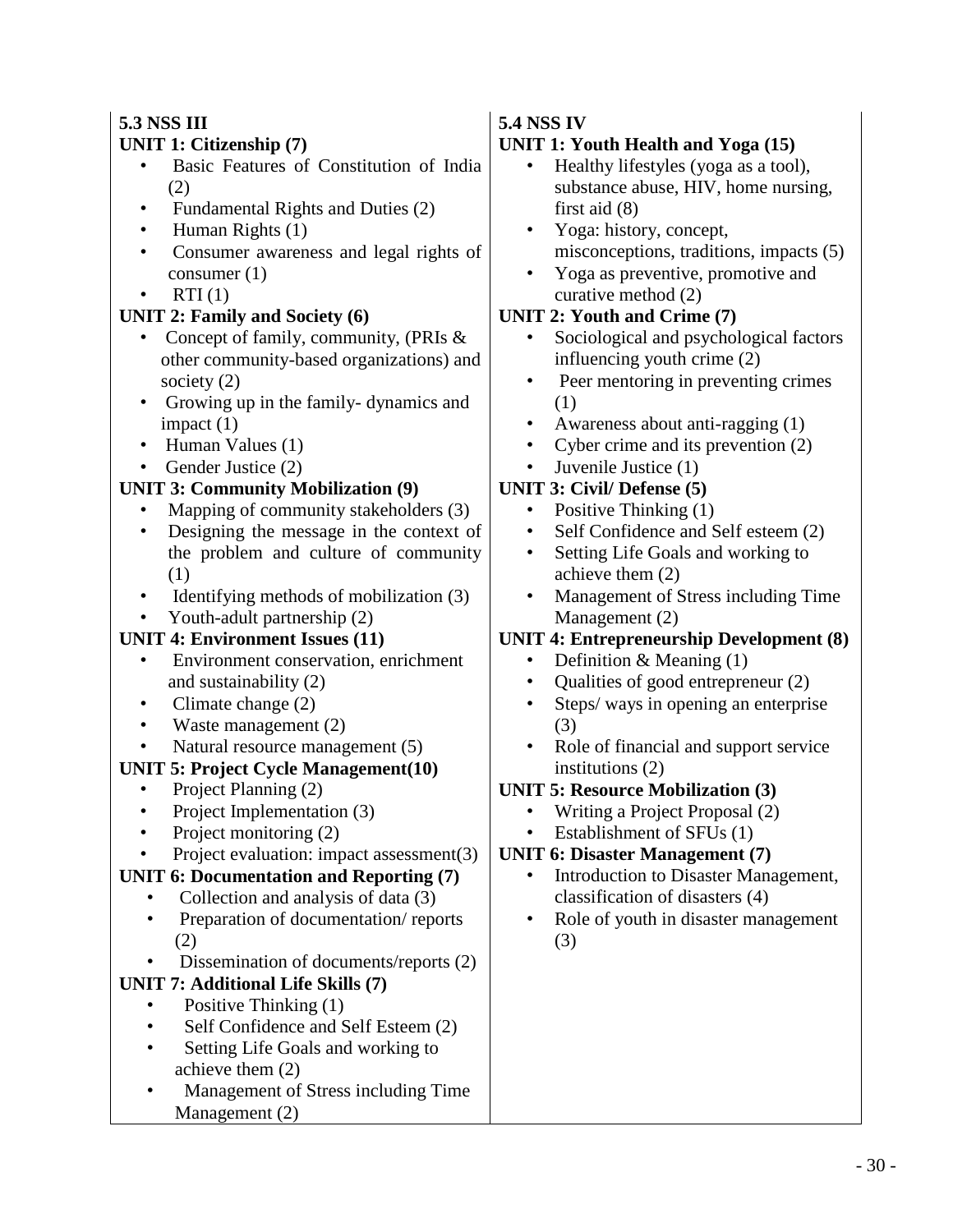| 8. Global Health                                  | <b>7. Computer Skills</b>                              |  |  |
|---------------------------------------------------|--------------------------------------------------------|--|--|
| Globalization of Health                           | Introduction to Information Technology                 |  |  |
| Global healthcare and critical analysis of global | Introduction to MS Office: MS Word, MS                 |  |  |
| healthcare systems: India, USA, UK, Canada,       | Excel, MS PowerPoint                                   |  |  |
| Europe, Pakistan, Nepal, Australia, China,        | <b>Presentation Skills</b>                             |  |  |
| Japan, Africa, Cuba, Switzerland                  | Internet                                               |  |  |
| Universal Health Coverage                         | <b>Search Strategies</b><br>п                          |  |  |
| <b>International Health Organizations</b>         | Email and Email etiquettes                             |  |  |
|                                                   | Online survey development tools                        |  |  |
| 8. Scientific Writing Skills                      | <b>9. Communication Skills</b>                         |  |  |
| <b>Application writing for Grants:</b>            | Communication:<br>definition,<br>its<br>process,       |  |  |
| Introduction to information systems and           | application in health education.                       |  |  |
| sources of intelligence                           | Models of communication process.                       |  |  |
| Format of writing a concept paper and<br>٠        | Communication: Theories and principles.                |  |  |
| mini protocol                                     | Methods & media of communication.                      |  |  |
| Critical issues and common errors in              | Behaviour change communication.                        |  |  |
| grant applications                                | <b>IEC</b> Strategy                                    |  |  |
| Essay Writing: Candidates will submit 1 essay     |                                                        |  |  |
| of 5000 words each on selected topics             |                                                        |  |  |
| 10. Leadership Skills                             | 11. Library Dissertation                               |  |  |
| <b>SWOC Analysis</b>                              | Conducting a systematic literature review on           |  |  |
| Leadership Qualities and Challenges               |                                                        |  |  |
| Motivation                                        | the topic given                                        |  |  |
| Ethics and responsibilities                       | Submission of the dissertation (5000 words) in<br>bind |  |  |
| Communication                                     |                                                        |  |  |
| Management                                        |                                                        |  |  |
| <b>Team Building</b>                              |                                                        |  |  |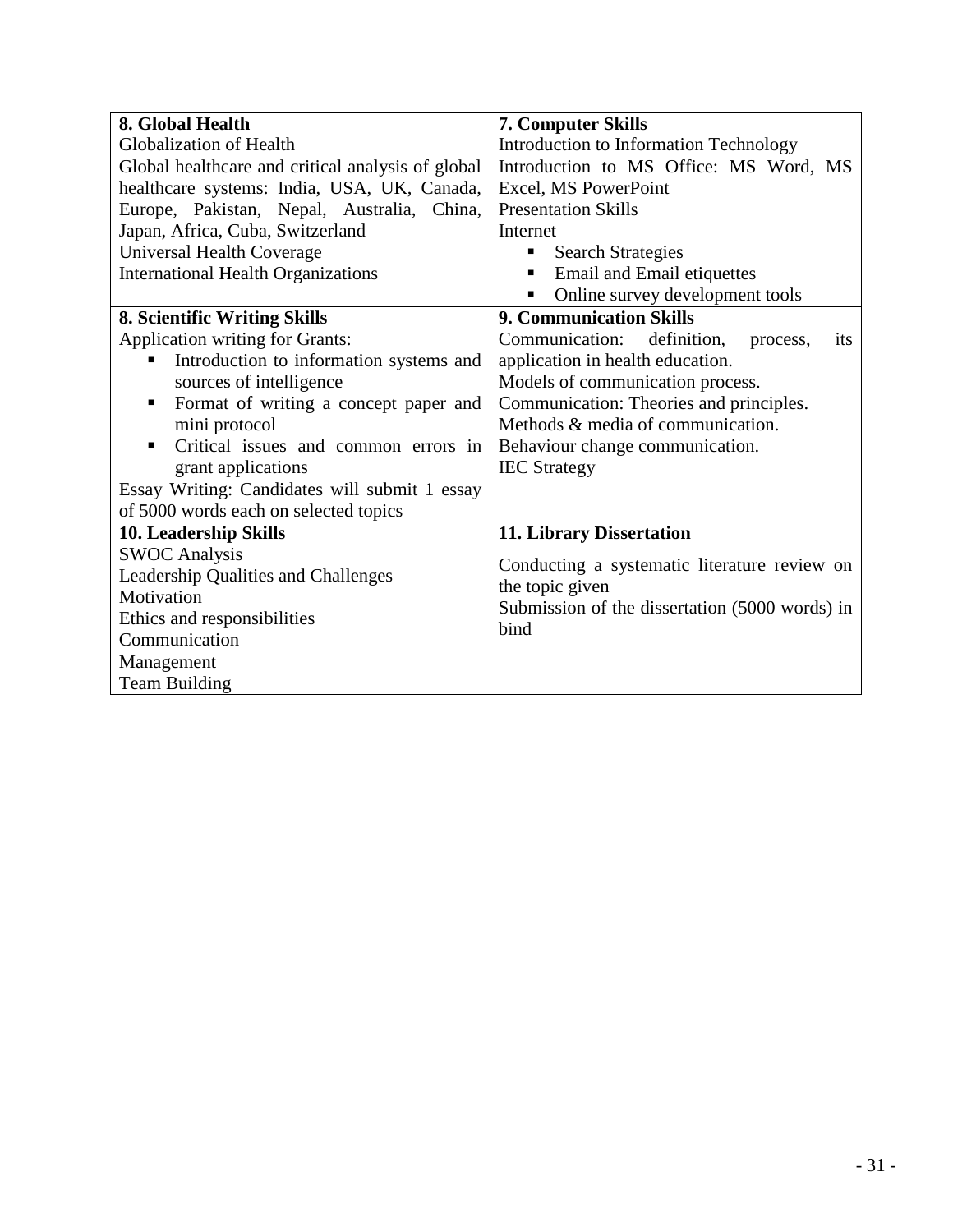### **SECTION-V**

### **Recommended Books (Latest Editions)**

| <b>TITLE</b>                                                       | <b>AUTHOR(S)</b>                                                                  | <b>PUBLISHER</b>                   |
|--------------------------------------------------------------------|-----------------------------------------------------------------------------------|------------------------------------|
| <b>Practical Statistics for Medical</b><br>research                | Altman D                                                                          | Chapman & Hall                     |
| An Introduction To Medical statistics.                             | <b>Bland M</b>                                                                    | <b>Oxford Medical Publications</b> |
| <b>Statistical Methods In Clinical and</b><br>Preventive Medicine. | Hill.S.A.B.                                                                       | E.& S. Livingstone Ltd.            |
| <b>Textbook Of Preventive And Social</b><br>Medicine.              | Gupta.M.C; Mahajan.B.K.                                                           | Jaypee Brothers.                   |
| Topics In Public Health.                                           | Mackintosh.J.M.                                                                   | E.& S. Livingstone Ltd.            |
| <b>Textbook Of Preventive And Social</b><br>Medicine.              | Park.K; Park.J.E.                                                                 | <b>Banarsidas Bhanot</b>           |
| Industrial Injuries.                                               | Featherstone.D.F.                                                                 | John Wright & Sons.                |
| Environment problems $\&$ solutions                                | Asthana & Asthana                                                                 | S.Chand & Company Ltd.             |
| <b>Environmental Biology</b>                                       | P.D.Sharma                                                                        | Rastogi Publication                |
| Earth science                                                      | <b>Edward J.Tarbuck</b>                                                           | Prentice Hall                      |
| <b>Environmental Issue-Measuring</b><br>Analyzing, evaluating      | Robert L.Mc.Connell &<br>Lanniel C.Abel                                           | Prentice Hall                      |
| Environmental Pretoction & law                                     | C.S.Mehta                                                                         | Ashish Publishing House.           |
| Environmental Pollution,                                           | Timmy Katyal &<br>M.Satake                                                        | <b>Anmol Publication</b>           |
| Promoting Health: A Practical Guide<br>To Health Education         | Ewles ,L Simnet,I                                                                 | <b>Scutari Press</b>               |
| Human Rights In Health.                                            | Found.C.                                                                          | Elsevier Publishing Co.            |
| Public And Community Health.                                       | Parker.W.S                                                                        | Staples Press London.              |
| Public Health Informatics and<br>Information systems               | O'Carroll, P.W., Yasnoff,<br>W.A., Ward, M.E., Ripp,<br>L.H., Martin, E.L. (Eds.) | Springer                           |
| Public Health Informatics and<br>Information systems               | J.A. Magnuson, Jr., Paul C.<br>Fu                                                 | Springer                           |